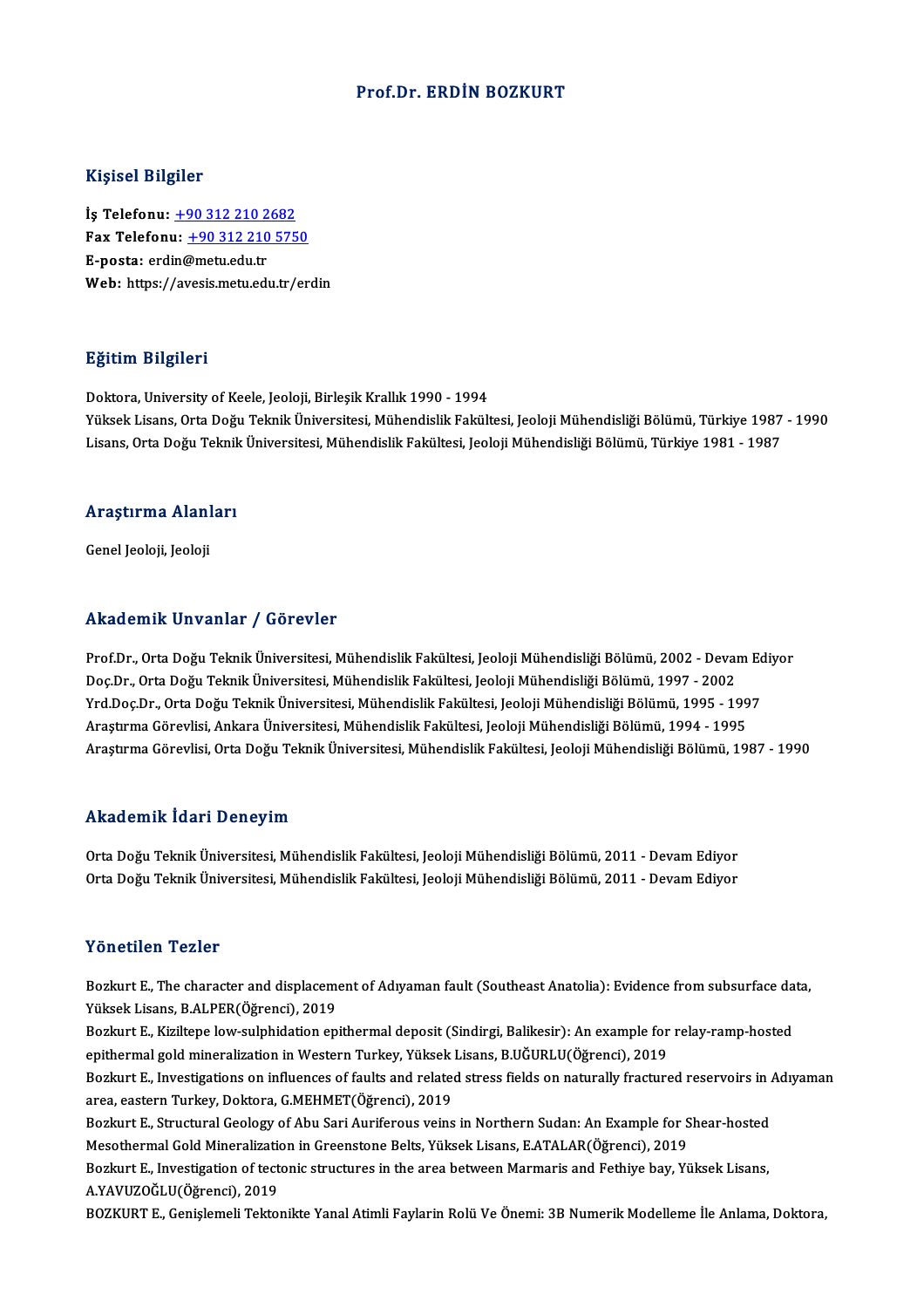B.TOKAY(Öğrenci),2018

B.TOKAY(Öğrenci), 2018<br>BOZKURT E., Structural evolution and its control on hydrocarbon potential of Southern Kozluk ( Batman ), Southeast<br>Anatalia Turkey, Doktora, B.BESER(Öğrenci), 2019 B.TOKAY(Öğrenci), 2018<br>BOZKURT E., Structural evolution and its control on<br>Anatolia, Turkey, Doktora, P.BEŞER(Öğrenci), 2018<br>BOZKUPT E. Coology and age of mineralization ero BOZKURT E., Structural evolution and its control on hydrocarbon potential of Southern Kozluk ( Batman ), Southeast<br>Anatolia, Turkey, Doktora, P.BEŞER(Öğrenci), 2018<br>BOZKURT E., Geology and age of mineralization around Nald

Anatolia, Turkey, Doktora, P.BEŞER(Öğrenci), 2018<br>BOZKURT E., Geology and age of mineralization around Naldöken village (Ayvacık-Çanakkale) in Biga peninsula, Yüksek<br>Lisans, G.OKAN(Öğrenci), 2016 BOZKURT E., Geology and age of mineralization around Naldöken village (Ayvacık-Çanakkale) in Biga peninsula, Yüks<br>Lisans, G.OKAN(Öğrenci), 2016<br>KAYMAKCI N., BOZKURT E., Kinematics of Delice-Kozaklı Fault Zone (North Centra

Lisans, G.OKAN(Öğrenci),<br>KAYMAKCI N., BOZKURT I<br>B.TOKAY(Öğrenci), 2015<br>Özasar A. A., Bozkurt E. S KAYMAKCI N., BOZKURT E., Kinematics of Delice-Kozaklı Fault Zone (North Central Anatolia, Turkey), Yüksek Lisans,<br>B.TOKAY(Öğrenci), 2015<br>Özacar A. A. , Bozkurt E., Stress tensor inversion from focal mechanism solutions and

B.TOKAY(Öğrenci), 2015<br>Özacar A. A. , Bozkurt E., Stress tensor inversion from focal mechanism solutions and earthquake probability analysis of<br>Western Anatolia, Turkey, Yüksek Lisans, S.TANVIR(Öğrenci), 2015 Özacar A. A. , Bozkurt E., Stress tensor inversion from focal mechanism solutions and earthquake probability analy<br>Western Anatolia, Turkey, Yüksek Lisans, S.TANVIR(Öğrenci), 2015<br>BOZKURT E., Detrital zircon ages and prove

Western Anatolia, Turkey, Yüksek Lisans, S.TANVIR(Öğrenci), 2015<br>BOZKURT E., Detrital zircon ages and provenance of the triassic (?) c<br>southern menderes massif, Yüksek Lisans, Z.DEVECİ(Öğrenci), 2013<br>BOZKURT E. Bizə yarıma BOZKURT E., Detrital zircon ages and provenance of the triassic (?) carpholite-bearing metaconglomerates in the<br>southern menderes massif, Yüksek Lisans, Z.DEVECİ(Öğrenci), 2013<br>BOZKURT E., Biga yarımadası'ndaki (KB Anadolu

southern menderes massif, Yüksek Lisans, Z.DEVECİ(Öğrenci), 2013<br>BOZKURT E., Biga yarımadası'ndaki (KB Anadolu) alpin öncesi metamorfik kayaçların petrolojik ve yapısal özellikleri,<br>Doktora, F.ŞENGÜN(Öğrenci), 2011 BOZKURT E., Biga yarımadası'ndaki (KB Anadolu) alpin öncesi metamorfik kayaçların petrolojik ve yapısal özellik<br>Doktora, F.ŞENGÜN(Öğrenci), 2011<br>BOZKURT E., Evolution of the Çiçekdaği basin, Central Anatolia, Turkey, Yükse

Doktora, F.ŞENGÜN(Öğrenci), 2011<br>BOZKURT E., Evolution of the Çiçekdaği basin, Central Anatolia, Turkey, Yüksek Lisans, E.GÜLYÜZ(Öğrenci), 2009<br>BOZKURT E., Geological evolution of the Gediz graben, Southwest Turkey: Tempor BOZKURT E., Evolution of the Çiçekd<br>BOZKURT E., Geological evolution of<br>Doktora, B.NEVZAT(Öğrenci), 2007<br>BOZKUPT E. Cedir Crebeni'nin isolo BOZKURT E., Geological evolution of the Gediz graben, Southwest Turkey: Temporal and spa<br>Doktora, B.NEVZAT(Öğrenci), 2007<br>BOZKURT E., Gediz Grabeni'nin jeolojik evrimi (GB Turkiye) :, Doktora, B.N(Öğrenci), 2007<br>BOZKURT E. Doktora, B.NEVZAT(Öğrenci), 2007<br>BOZKURT E., Gediz Grabeni'nin jeolojik evrimi (GB Turkiye) :, Doktora, B.N(Öğrenci), 2007<br>BOZKURT E., Tectono-metamorphic evolution of the northern Menderes massif: Evidence from the horst

Gördes andDemircibasins (WestAnatolia,Turkey),YüksekLisans,Ç.BUĞDAYCIOĞLU(Öğrenci),2004

# uordes and Demirci basins (west Anatolia, Turkey), Yuksek Lisans, Ç.BUGDAYCIOGLU(Ogre<br>SCI, SSCI ve AHCI İndekslerine Giren Dergilerde Yayınlanan Makaleler

| SCI, SSCI ve AHCI İndekslerine Giren Dergilerde Yayınlanan Makaleler |                                                                                                                |  |
|----------------------------------------------------------------------|----------------------------------------------------------------------------------------------------------------|--|
| L                                                                    | Greece and Turkey Shaken by African tectonic retreat                                                           |  |
|                                                                      | Meng J., Sinoplu O., Zhou Z., Tokay B., Kusky T., Bozkurt E., Wang L.                                          |  |
|                                                                      | SCIENTIFIC REPORTS, cilt.11, sa.1, 2021 (SCI İndekslerine Giren Dergi)                                         |  |
| П.                                                                   | Slab fragmentation beneath the Aegean/Anatolia transition zone: Insights from the tectonic and                 |  |
|                                                                      | metamorphic evolution of the Eastern Aegean region                                                             |  |
|                                                                      | Roche V., Jolivet L., Papanikolaou D., BOZKURT E., Menant A., Rimmele G.                                       |  |
|                                                                      | TECTONOPHYSICS, cilt.754, ss.101-129, 2019 (SCI İndekslerine Giren Dergi)                                      |  |
| III.                                                                 | Structural, lithological, and geodynamic controls on geothermal activity in the Menderes geothermal            |  |
|                                                                      | Province (Western Anatolia, Turkey)                                                                            |  |
|                                                                      | Roche V., Bouchot V., Beccaletto L., Jolivet L., Guillou-Frottier L., Tuduri J., BOZKURT E., Oguz K., TOKAY B. |  |
|                                                                      | INTERNATIONAL JOURNAL OF EARTH SCIENCES, cilt.108, sa.1, ss.301-328, 2019 (SCI Indekslerine Giren Dergi)       |  |
| IV.                                                                  | The Cele mafic complex: Evidence for Triassic collision between the Sakarya and Istanbul Zones, NW             |  |
|                                                                      | <b>Turkey</b>                                                                                                  |  |
|                                                                      | BOZKURT E., Winchester J. A., Satir M.                                                                         |  |
|                                                                      | TECTONOPHYSICS, cilt.595, ss.198-214, 2013 (SCI İndekslerine Giren Dergi)                                      |  |
| V.                                                                   | Tethyan Evolution and Active Tectonics in Anatolia Preface                                                     |  |
|                                                                      | <b>BOZKURT E</b>                                                                                               |  |
|                                                                      | JOURNAL OF GEODYNAMICS, cilt.65, ss.1-2, 2013 (SCI Indekslerine Giren Dergi)                                   |  |
| VI.                                                                  | The Almacik mafic-ultramafic complex: exhumed Sakarya subcrustal mantle adjacent to the Istanbul               |  |
|                                                                      | Zone, NW Turkey                                                                                                |  |
|                                                                      | BOZKURT E., Winchester J. A., Satir M., Crowley Q. G., Ottley C. J.                                            |  |
|                                                                      | GEOLOGICAL MAGAZINE, cilt.150, sa.2, ss.254-282, 2013 (SCI İndekslerine Giren Dergi)                           |  |
| VII.                                                                 | Layer-parallel shortening and related structures in zones undergoing active regional horizontal                |  |
|                                                                      | extension                                                                                                      |  |
|                                                                      | Sengör A. M. C., BOZKURT E.                                                                                    |  |
|                                                                      | INTERNATIONAL JOURNAL OF EARTH SCIENCES, cilt.102, sa.1, ss.101-119, 2013 (SCI Indekslerine Giren Dergi)       |  |
| VIII.                                                                | The Cele mafic ultramafic complex and its relationship to the Proterozoic basement of the Istanbul             |  |

Block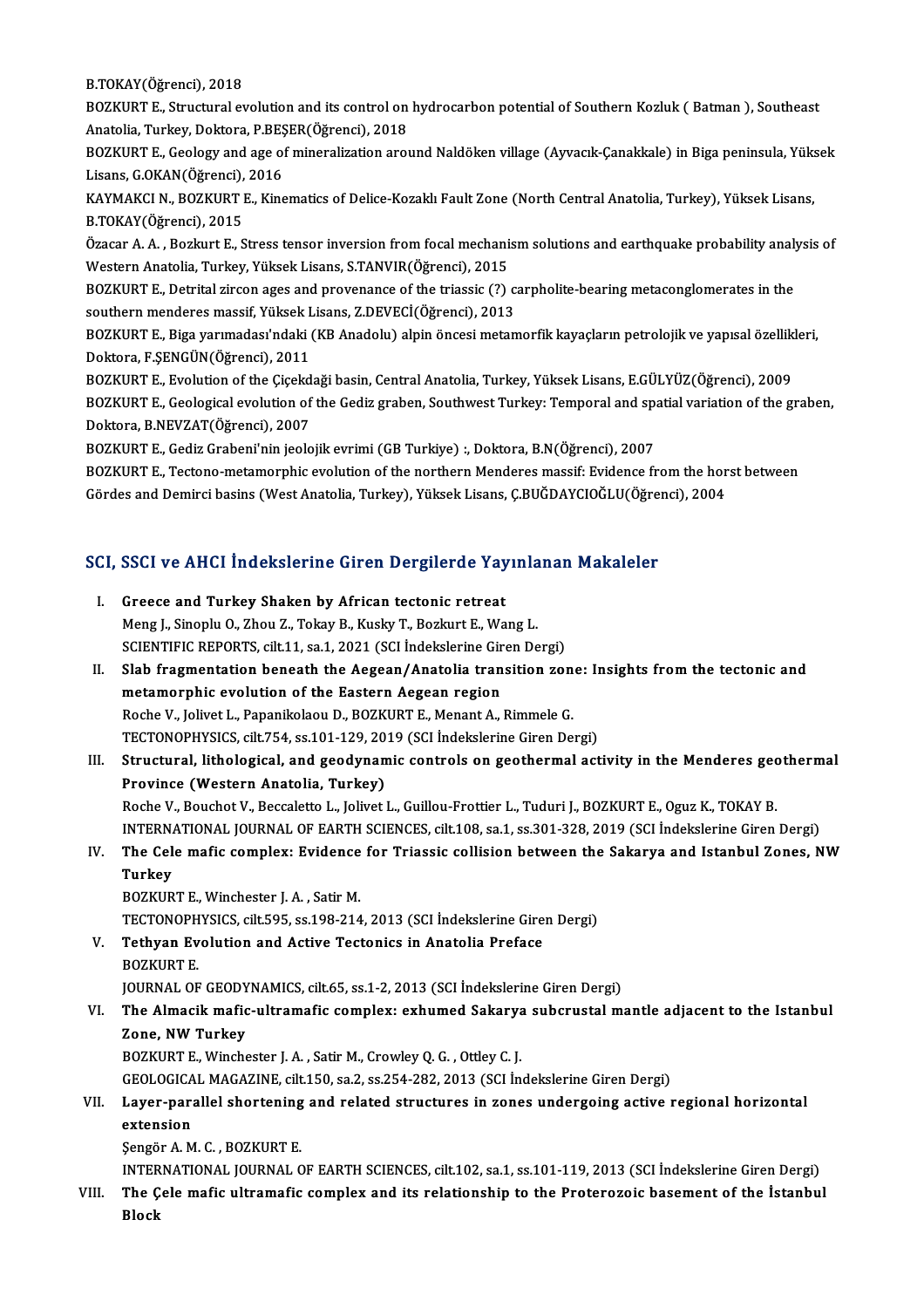BOZKURT E., John A W., Muharrem S. BOZKURT E., John A W., Muharrem S.<br>Tectonophysics, cilt.595596, ss.198-214, 2013 (SSCI İndekslerine Giren Dergi)<br>Laven parallel shartaning and related structures in ganes undergeing IX. Layer parallel shortening and related structures in zones undergoing active regional pure<br>horizontal extension Tectonophysics, cilt.595<br>Layer parallel shorte<br>horizontal extension<br>SENCÕR A M G - BOZKI ŞENGÖRA.M.C. ,BOZKURTE. International Journal of Earth Sciences, cilt.102, ss.101-119, 2013 (SSCI İndekslerine Giren Dergi) SENGÖR A. M. C. , BOZKURT E.<br>International Journal of Earth Sciences, cilt.102, ss.101-119, 2013 (SSCI İndekslerine Giren Dergi)<br>X. Special Issue: Tectonics of the Eastern Mediterranean - Black Sea Region: Part A Dedic International Journal of Earth Sciences, cil<br>Special Issue: Tectonics of the Easter<br>of Aral Okay's 60th birthday Preface<br>POZKUPT F Special Iss<mark>t</mark><br>of Aral Oka<br>BOZKURT E.<br>CEODIMAM! of Aral Okay's 60th birthday Preface<br>BOZKURT E.<br>GEODINAMICA ACTA, cilt.25, ss.105-111, 2012 (SCI İndekslerine Giren Dergi) BOZKURT E.<br>GEODINAMICA ACTA, cilt.25, ss.105-111, 2012 (SCI İndekslerine Giren Dergi)<br>XI. Surprisingly young Rb/Sr ages from the Simav extensional detachment fault zone, northern<br>Mondones Massif, Turkey GEODINAMICA ACTA, cilt.25,<br>Surprisingly young Rb/Sr<br>Menderes Massif, Turkey<br>POZKUPT E. Satir M. Bugday Surprisingly young Rb/Sr ages freed<br>Menderes Massif, Turkey<br>BOZKURT E., Satir M., Bugdaycioglu C.<br>JOURNAL OF CEODYNAMICS silt 52 S Menderes Massif, Turkey<br>BOZKURT E., Satir M., Bugdaycioglu C.<br>JOURNAL OF GEODYNAMICS, cilt.52, sa.5, ss.406-431, 2011 (SCI İndekslerine Giren Dergi)<br>Neogene te resent testenise and bloek retations in the Asseen and Ansteli BOZKURT E., Satir M., Bugdaycioglu C.<br>JOURNAL OF GEODYNAMICS, cilt.52, sa.5, ss.406-431, 2011 (SCI İndekslerine Giren Dergi)<br>XII. Neogene to recent tectonics and block rotations in the Aegean and Anatolia (Turkey) Pref **JOURNAL OF<br>Neogene to<br>BOZKURT E.<br>JOURNAL OF** Neogene to recent tectonics and block rotations in the Aegean and Anatolia<br>BOZKURT E.<br>JOURNAL OF GEODYNAMICS, cilt.51, sa.5, ss.307, 2011 (SCI İndekslerine Giren Dergi)<br>Structural avalution of the Codir Crabon, SW Turkey, BOZKURT E.<br>JOURNAL OF GEODYNAMICS, cilt.51, sa.5, ss.307, 2011 (SCI İndekslerine Giren Dergi)<br>XIII. Structural evolution of the Gediz Graben, SW Turkey: temporal and spatial variation of the graben<br>hagin JOURN<br><mark>Struct</mark><br>basin Structural evolution<br>basin<br>Ciftci N. B. , BOZKURT E.<br>BASIN BESEARCH silt 2: basin<br>Ciftci N. B. , BOZKURT E.<br>BASIN RESEARCH, cilt.22, sa.6, ss.846-873, 2010 (SCI İndekslerine Giren Dergi)<br>Structure and geochemistry of an Alaskan tune ultramafic mafic somni Ciftci N. B. , BOZKURT E.<br>BASIN RESEARCH, cilt.22, sa.6, ss.846-873, 2010 (SCI Indekslerine Giren Dergi)<br>XIV. Structure and geochemistry of an Alaskan-type ultramafic-mafic complex in the Eastern Pontides, NE<br>Turkey BASIN R<br>Structu:<br>Turkey<br><sup>Furboo</sup>l: EyubogluY.,DilekY.,BOZKURTE.,BektasO.,RojayB.,ŞENC. Turkey<br>Eyuboglu Y., Dilek Y., BOZKURT E., Bektas O., Rojay B., ŞEN C.<br>GONDWANA RESEARCH, cilt.18, sa.1, ss.230-252, 2010 (SCI İndekslerine Giren Dergi)<br>Exhumation with a twist: Balaemagnetis sonstraints en the evolution of Eyuboglu Y., Dilek Y., BOZKURT E., Bektas O., Rojay B., ŞEN C.<br>GONDWANA RESEARCH, cilt.18, sa.1, ss.230-252, 2010 (SCI İndekslerine Giren Dergi)<br>XV. Exhumation with a twist: Paleomagnetic constraints on the evolution of th GONDWANA RESEARCH, cilt.18, sa.<br>Exhumation with a twist: Paleo<br>core complex, western Turkey Exhumation with a twist: Paleomagnetic constraints on the<br>core complex, western Turkey<br>van Hinsbergen D. J. J. , Dekkers M. J. , BOZKURT E., Koopman M.<br>TECTONICS silt 29, 2010 (SCL indekalaring Giron Dorgi) core complex, western Turkey<br>van Hinsbergen D. J. J. , Dekkers M. J. , BOZKURT E., Koop<br>TECTONICS, cilt.29, 2010 (SCI İndekslerine Giren Dergi)<br>Pettern of normal foulting in the Cedir Crabon, SL van Hinsbergen D. J. J., Dekkers M. J., BOZKURT E., Koopman M.<br>TECTONICS, cilt.29, 2010 (SCI İndekslerine Giren Dergi)<br>XVI. Pattern of normal faulting in the Gediz Graben, SW Turkey<br>Ciftci N. B., BOZKURT E. TECTONICS, cilt.29, 2010<br>Pattern of normal fau<br>Ciftci N. B., BOZKURT E.<br>TECTONOPHYSICS, silt 4 Pattern of normal faulting in the Gediz Graben, SW Turkey<br>Ciftci N. B., BOZKURT E.<br>TECTONOPHYSICS, cilt.473, ss.234-260, 2009 (SCI İndekslerine Giren Dergi)<br>Fyolution of the Miesene aedimentary fill of the Cediz Craben, SW Ciftci N. B., BOZKURT E.<br>TECTONOPHYSICS, cilt.473, ss.234-260, 2009 (SCI İndekslerine Giren Dergi)<br>XVII. Evolution of the Miocene sedimentary fill of the Gediz Graben, SW Turkey<br>Citri N. B., BOZKURT E. TECTONOPHYSICS, cilt.4<br>Evolution of the Mioc<br>Ciftci N. B. , BOZKURT E.<br>SEDIMENTARY CEOLOC Evolution of the Miocene sedimentary fill of the Gediz Graben, SW Turk<br>Ciftci N. B., BOZKURT E.<br>SEDIMENTARY GEOLOGY, cilt.216, ss.49-79, 2009 (SCI İndekslerine Giren Dergi)<br>Pretenaraja enhialitas and mafis ultramafis sempl Ciftci N. B., BOZKURT E.<br>SEDIMENTARY GEOLOGY, cilt.216, ss.49-79, 2009 (SCI İndekslerine Giren Dergi)<br>XVIII. Proterozoic ophiolites and mafic-ultramafic complexes marginal to the Istanbul Block: An exotic<br>terrane of Avalon SEDIMENTARY GEOLOGY, cilt.216, ss.49-79, 2009 (SCI İndekslerine Giren Dergi) BOZKURT E., Winchester J. A., YİĞİTBAŞ E., Ottley C. J. terrane of Avalonian affinity in NW Turkey<br>BOZKURT E., Winchester J. A. , YİĞİTBAŞ E., Ottley C. J.<br>TECTONOPHYSICS, cilt.461, ss.240-251, 2008 (SCI İndekslerine Giren Dergi)<br>Dofining the southern margin of Avalonia in the BOZKURT E., Winchester J. A. , YİĞİTBAŞ E., Ottley C. J.<br>TECTONOPHYSICS, cilt.461, ss.240-251, 2008 (SCI İndekslerine Giren Dergi)<br>XIX. Defining the southern margin of Avalonia in the Pontides: Geochronological data from t TECTONOPHYSICS, cilt.461, ss.240-251, 2008 (SCI İndekslerine (<br>Defining the southern margin of Avalonia in the Pontide<br>Proterozoic and Ordovician granitoids from NW Turkey<br>Olav A. BOZKUPT E. Satir M. VičiTPAS E. Crowlav O. Defining the southern margin of Avalonia in the Pontides: Ge<br>Proterozoic and Ordovician granitoids from NW Turkey<br>Okay A., BOZKURT E., Satir M., YİĞİTBAŞ E., Crowley Q.G., Shang C.K.<br>TECTONOPHYSICS silt 461 ss 252 264 2008 Proterozoic and Ordovician granitoids from NW Turkey<br>Okay A., BOZKURT E., Satir M., YİĞİTBAŞ E., Crowley Q. G. , Shang C. K.<br>TECTONOPHYSICS, cilt.461, ss.252-264, 2008 (SCI İndekslerine Giren Dergi)<br>Fyolution of the Phois Okay A., BOZKURT E., Satir M., YİĞİTBAŞ E., Crowley Q. G. , Shang C. K.<br>TECTONOPHYSICS, cilt.461, ss.252-264, 2008 (SCI İndekslerine Giren<br>XX. Evolution of the Rheic Ocean Preface<br>BOZKURT E., Pereira M. F. , Strachan R., O TECTONOPHYSICS, cilt.461, ss.252-264, 2008 (SCI İ<br>Evolution of the Rheic Ocean Preface<br>BOZKURT E., Pereira M. F. , Strachan R., Quesada C.<br>TECTONOPHYSICS, silt 461, ss.1, 8, 2008 (SCI İndeli TECTONOPHYSICS, cilt.461, ss.1-8, 2008 (SCI İndekslerine Giren Dergi) XXI. A geochemical approach to Neogene-Quaternary volcanic activity of western Anatolia: An example of TECTONOPHYSICS, cilt.461, ss.1-8, 2008 (SCI İndekslerine Giren Derg<br>A geochemical approach to Neogene-Quaternary volcanic act<br>episodic bimodal volcanism within the Selendi Basin, Turkey<br>Freev Y. Helyesi C. Serbilin H. EDKÜ A geochemical approach to Neogene-Quaternar<br>episodic bimodal volcanism within the Selendi l<br>Ersoy Y., Helvaci C., Sozbilir H., ERKÜL F., BOZKURT E.<br>CHEMICAL CEOLOCY silt 255 ss 265 292 2009 (SCLI Ersoy Y., Helvaci C., Sozbilir H., ERKÜL F., BOZKURT E.<br>CHEMICAL GEOLOGY, cilt.255, ss.265-282, 2008 (SCI İndekslerine Giren Dergi) XXII. Age and Chemistry of Miocene Volcanic. Rocks from the Kiraz Basin of the Kucuk Menderes Graben: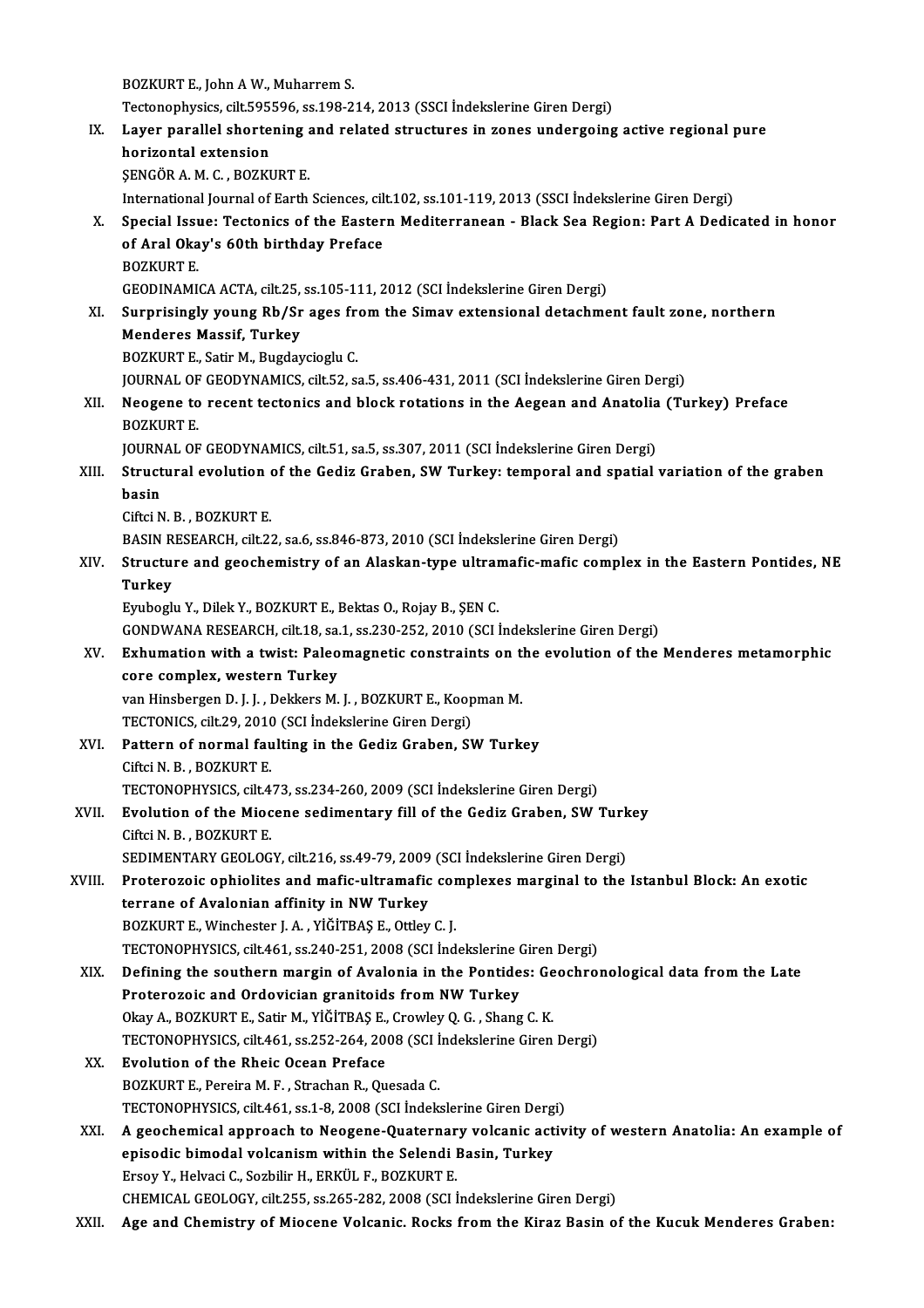|              | Its Significance for the Extensional Tectonics of Southwestern Anatolia, Turkey'                      |
|--------------|-------------------------------------------------------------------------------------------------------|
|              | BOZKURT E., Winchester J. A., Ruffet G., Rojay B.                                                     |
|              | GEODINAMICA ACTA, cilt.21, ss.239-257, 2008 (SCI Indekslerine Giren Dergi)                            |
| XXIII.       | Folding of the Gediz Graben Fill, SW Turkey: Extensional and/or contractional origin?                 |
|              | Ciftci N. B., BOZKURT E.                                                                              |
|              | GEODINAMICA ACTA, cilt.21, sa.3, ss.145-167, 2008 (SCI İndekslerine Giren Dergi)                      |
| XXIV.        | Coeval extensional shearing and lateral underflow during Late Cretaceous core complex                 |
|              | development in the Nigde Massif, Central Anatolia, Turkey                                             |
|              | Gautier P., BOZKURT E., Bosse V., Hallot E., Dirik K.                                                 |
|              | TECTONICS, cilt.27, sa.1, 2008 (SCI İndekslerine Giren Dergi)                                         |
| XXV.         | Anomalous stress field and active breaching at relay ramps: a field example from Gediz Graben, SW     |
|              | <b>Turkey</b>                                                                                         |
|              | Ciftci N B , Bozkurt E                                                                                |
|              | GEOLOGICAL MAGAZINE, cilt.144, sa.4, ss.687-699, 2007 (SCI Indekslerine Giren Dergi)                  |
| XXVI.        | Extensional v. contractional origin for the southern Menderes shear zone, SW Turkey: tectonic and     |
|              | metamorphic implications                                                                              |
|              | Bozkurt E.                                                                                            |
|              | GEOLOGICAL MAGAZINE, cilt.144, sa.1, ss.191-210, 2007 (SCI Indekslerine Giren Dergi)                  |
| XXVII.       | Evolution of the large-scale active manisa fault, Southwest Turkey: Implications on fault             |
|              | development and regional tectonics                                                                    |
|              | Bozkurt E., Sozbilir H.                                                                               |
|              | GEODINAMICA ACTA, cilt.19, sa.6, ss.427-453, 2006 (SCI Indekslerine Giren Dergi)                      |
| XXVIII.      | Geochemistry and tectonic implications of leucogranites and tourmalines of the southern Menderes      |
|              | <b>Massif, Southwest Turkey</b>                                                                       |
|              | Bozkurt E., Winchester J. A., Mittwede S. K., Ottley C. J.                                            |
|              | GEODINAMICA ACTA, cilt.19, sa.5, ss.363-390, 2006 (SCI İndekslerine Giren Dergi)                      |
| XXIX.        | Metamorphic terranes of the Aegean region - Preface                                                   |
|              | <b>Bozkurt E</b>                                                                                      |
|              | GEODINAMICA ACTA, cilt.19, sa.5, ss.249-250, 2006 (SCI İndekslerine Giren Dergi)                      |
| XXX.         | Episodic, two-stage Neogene extension and short-term intervening compression in Western Turkey:       |
|              | field evidence from the Kiraz Basin and Bozdag Horst                                                  |
|              | Bozkurt E, Rojay B.<br>GEODINAMICA ACTA, cilt.18, ss.299-316, 2005 (SCI Indekslerine Giren Dergi)     |
| XXXI.        | Introduction: Evolution of continental extensional tectonics of western Turkey                        |
|              | Bozkurt E., Mittwede S.                                                                               |
|              | GEODINAMICA ACTA, cilt.18, ss.153-165, 2005 (SCI Indekslerine Giren Dergi)                            |
| XXXII.       | Granitoid rocks of the southern Menderes Massif (southwestern Turkey): field evidence for Tertiary    |
|              | magmatism in an extensional shear zone                                                                |
|              | Bozkurt E                                                                                             |
|              | INTERNATIONAL JOURNAL OF EARTH SCIENCES, cilt.93, sa.1, ss.52-71, 2004 (SCI İndekslerine Giren Dergi) |
| XXXIII.      | Tectonic evolution of the Gediz Graben: field evidence for an episodic, two-stage extension in        |
|              | western Turkey                                                                                        |
|              | Bozkurt E., Sozbilir H.                                                                               |
|              | GEOLOGICAL MAGAZINE, cilt.141, sa.1, ss.63-79, 2004 (SCI İndekslerine Giren Dergi)                    |
| <b>XXXIV</b> | Preface: the Isparta Angle, SW Turkey - its role in the evolution of Tethys in the Eastern            |
|              | Mediterranean region                                                                                  |
|              | Akinci O., Robertson A., Poisson A., Bozkurt E.                                                       |
|              | GEOLOGICAL JOURNAL, cilt.38, ss.191-193, 2003 (SCI Indekslerine Giren Dergi)                          |
| XXXV.        | Origin of NE-trending basins in western Turkey                                                        |
|              | Bozkurt E.                                                                                            |
|              | GEODINAMICA ACTA, cilt.16, ss.61-81, 2003 (SCI Indekslerine Giren Dergi)                              |
|              |                                                                                                       |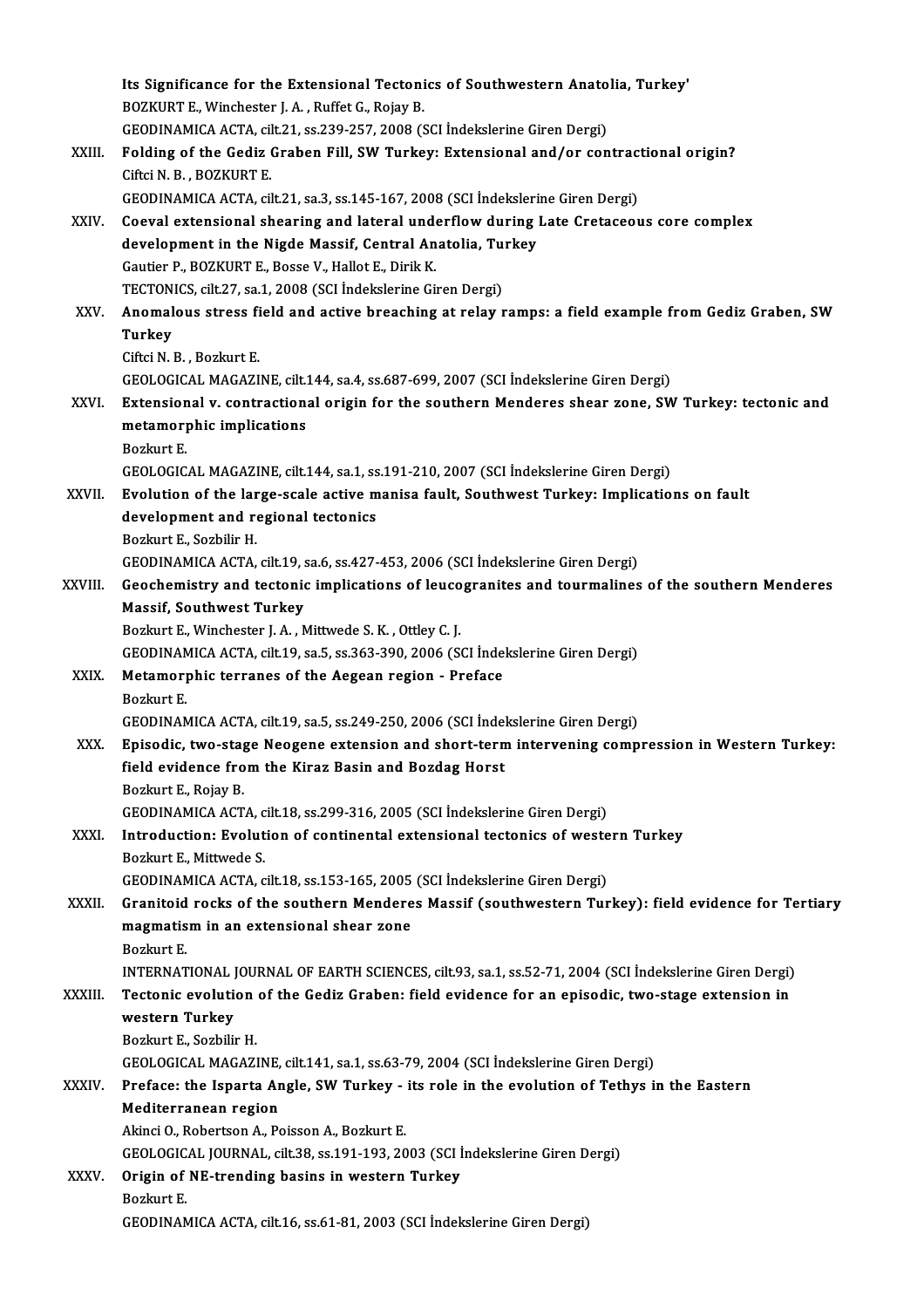| <b>XXXVI</b> | Sarackoy Volcanic Suite: implications for the subductional phase of arc evolution in the Galatean Arc                                                                           |
|--------------|---------------------------------------------------------------------------------------------------------------------------------------------------------------------------------|
|              | Complex, Ankara, Turkey                                                                                                                                                         |
|              | Kocyigit A., Winchester J., Bozkurt E., Holland G.                                                                                                                              |
|              | GEOLOGICAL JOURNAL, cilt.38, sa.1, ss.1-14, 2003 (SCI Indekslerine Giren Dergi)                                                                                                 |
| XXXVII.      | Dating the exhumation of a metamorphic dome: geological evidence for pre-Eocene unroofing of the                                                                                |
|              | Nigde Massif (Central Anatolia, Turkey)                                                                                                                                         |
|              | Gautier P., Bozkurt E., Hallot E., Dirik K.                                                                                                                                     |
|              | GEOLOGICAL MAGAZINE, cilt.139, sa.5, ss.559-576, 2002 (SCI İndekslerine Giren Dergi)                                                                                            |
| XXXVIII.     | Metamorphic history of the southern Menderes massif, western Turkey                                                                                                             |
|              | Whitney D., Bozkurt E.                                                                                                                                                          |
|              | GEOLOGICAL SOCIETY OF AMERICA BULLETIN, cilt.114, sa.7, ss.829-838, 2002 (SCI İndekslerine Giren Dergi)                                                                         |
| <b>XXXIX</b> | Discussion on the extensional folding in the Alasehir (Gediz) Graben, western Turkey - Journal, vol.                                                                            |
|              | 157, 1999, 1097-1100                                                                                                                                                            |
|              | Bozkurt E., Yusufoglu H., Seyitoglu G., Cemen I., Tekeli O.                                                                                                                     |
|              | JOURNAL OF THE GEOLOGICAL SOCIETY, cilt.159, ss.105-109, 2002 (SCI Indekslerine Giren Dergi)                                                                                    |
| XL.          | Introduction to the geology of Turkey - A synthesis                                                                                                                             |
|              | Bozkurt E., Mittwede S.                                                                                                                                                         |
|              | INTERNATIONAL GEOLOGY REVIEW, cilt.43, sa.7, ss.578-594, 2001 (SCI Indekslerine Giren Dergi)                                                                                    |
| XLI.         | Menderes Massif (Western Turkey): structural, metamorphic and magmatic evolution - a synthesis                                                                                  |
|              | Bozkurt E., Oberhansli R.                                                                                                                                                       |
|              | INTERNATIONAL JOURNAL OF EARTH SCIENCES, cilt.89, sa.4, ss.679-708, 2001 (SCI Indekslerine Giren Dergi)                                                                         |
| XLII.        | Late Alpine evolution of the central Menderes Massif, western Turkey                                                                                                            |
|              | Bozkurt E.                                                                                                                                                                      |
|              | INTERNATIONAL JOURNAL OF EARTH SCIENCES, cilt.89, sa.4, ss.728-744, 2001 (SCI İndekslerine Giren Dergi)                                                                         |
| XLIII.       | Discussion on the evolution of the Southern Menderes Massif in SW Turkey as revealed by zircon                                                                                  |
|              | dating - Journal, Vol. 156, 1999, 1021-1030 - Reply                                                                                                                             |
|              | Loos S., Reischmann T.                                                                                                                                                          |
|              | JOURNAL OF THE GEOLOGICAL SOCIETY, cilt.158, ss.394-395, 2001 (SCI İndekslerine Giren Dergi)                                                                                    |
| XLIV.        | Discussion on the evolution of the Southern Menderes Massif in SW Turkey as revealed by zircon                                                                                  |
|              | dating - Journal, Vol. 156, 1999, 1021-1030                                                                                                                                     |
|              | Bozkurt E, Park G                                                                                                                                                               |
|              | JOURNAL OF THE GEOLOGICAL SOCIETY, cilt.158, ss.393-394, 2001 (SCI Indekslerine Giren Dergi)                                                                                    |
| XLV.         | Neotectonics of Turkey - a synthesis                                                                                                                                            |
|              | Bozkurt E.                                                                                                                                                                      |
|              | GEODINAMICA ACTA, cilt.14, ss.3-30, 2001 (SCI Indekslerine Giren Dergi)                                                                                                         |
| XLVI.        | The southern Menderes Massif (western Turkey): geochronology and exhumation history                                                                                             |
|              | Bozkurt E, Satir M.                                                                                                                                                             |
| XLVII.       | GEOLOGICAL JOURNAL, cilt.35, ss.285-296, 2000 (SCI İndekslerine Giren Dergi)<br>Discussion on evidence from the Gediz Graben for episodic two-stage extension in western Turkey |
|              | Seyitoglu G.                                                                                                                                                                    |
|              | JOURNAL OF THE GEOLOGICAL SOCIETY, cilt.156, ss.1240, 1999 (SCI İndekslerine Giren Dergi)                                                                                       |
| XLVIII.      | Discussion on evidence from the Gediz Graben for episodic two-stage extension in western Turkey -                                                                               |
|              | Reply                                                                                                                                                                           |
|              | Kocyigit A., Yusufoglu H., Bozkurt E.                                                                                                                                           |
|              | JOURNAL OF THE GEOLOGICAL SOCIETY, cilt.156, ss.1240-1242, 1999 (SCI İndekslerine Giren Dergi)                                                                                  |
| XLIX.        | Petrochemistry of the Oyaca-Kedikayasi (Ankara) dacites as evidence for the post-collisional                                                                                    |
|              | tectonic evolution of north-central Anatolia, Turkey                                                                                                                            |
|              | Bozkurt E., Kocyigit A., Winchester J., Holland G., Beyhan A.                                                                                                                   |
|              | GEOLOGICAL JOURNAL, cilt.34, sa.3, ss.223-231, 1999 (SCI Indekslerine Giren Dergi)                                                                                              |
| L.           | Evidence from the Gediz graben for episodic two-stage extension in western Turkey                                                                                               |
|              | Kocyigit A., Yusufoglu H., Bozkurt E.                                                                                                                                           |
|              |                                                                                                                                                                                 |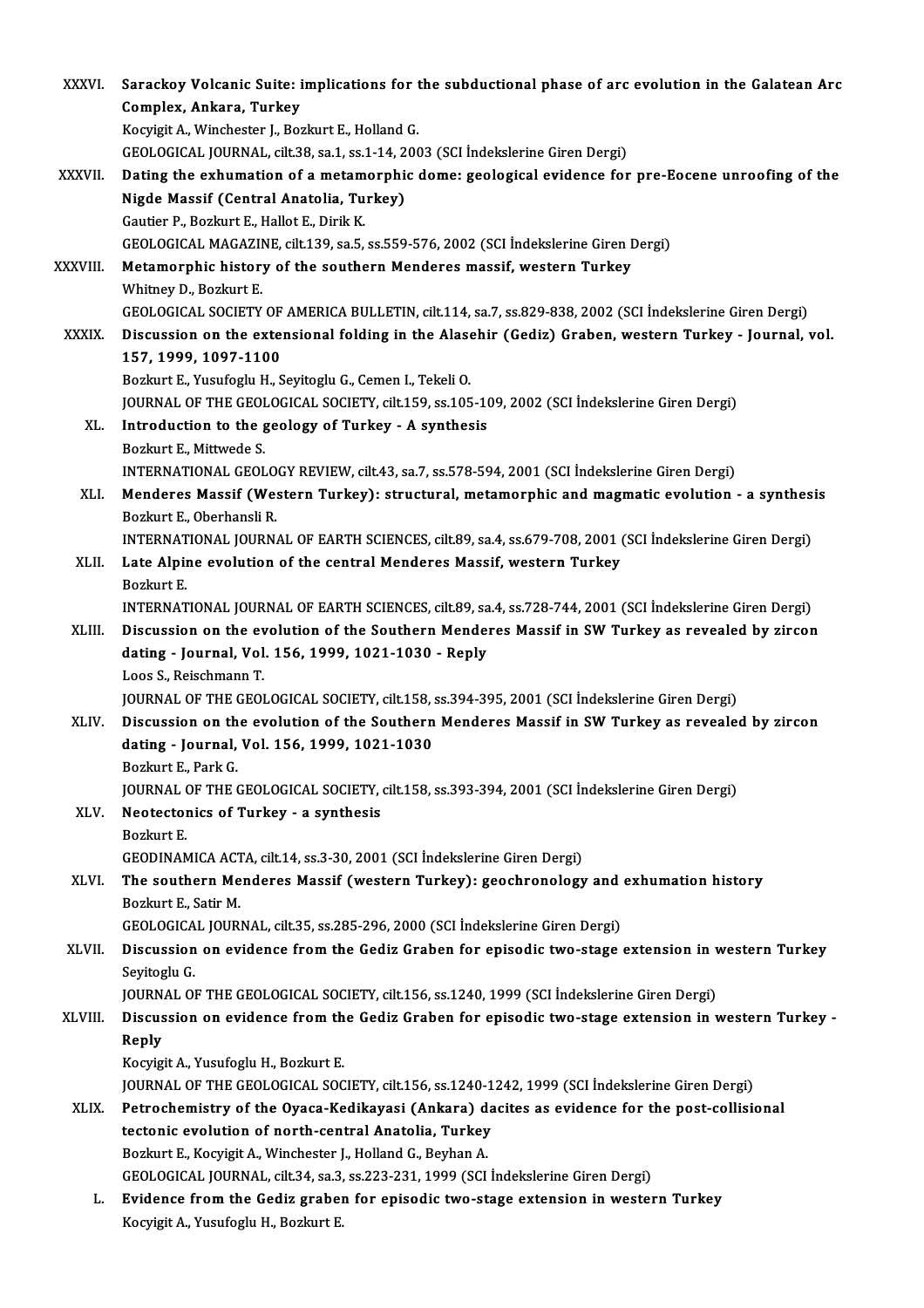JOURNAL OF THE GEOLOGICAL SOCIETY, cilt.156, ss.605-616, 1999 (SCI İndekslerine Giren Dergi)

JOURNAL OF THE GEOLOGICAL SOCIETY, cilt.156, ss.605-616, 1999 (SCI Indekslerine Giren Dergi)<br>LI. The structure of the Palaeozoic schists in the southern Menderes Massif, western Turkey: a new JOURNAL OF THE GEOLOGICAL SOCIETY, cilt.156, ss.605-616, 1999 (SCI İndekslerine Giren Dergi)<br>The structure of the Palaeozoic schists in the southern Menderes Massif, western Turkey: a new<br>approach to the origin of the main The structure of<br>approach to the<br>Bozkurt E., Park R.<br>CEODIMAMICA ACT approach to the origin of the main Menderes Metamorphism and its re<br>Bozkurt E., Park R.<br>GEODINAMICA ACTA, cilt.12, sa.1, ss.25-42, 1999 (SCI İndekslerine Giren Dergi)<br>Advances in Turkish geology, Bart L. Brefase. Bozkurt E., Park R.<br>GEODINAMICA ACTA, cilt.12, sa.1, ss.25-42, 1999 (S<br>LII. Advances in Turkish geology, Part I - Preface<br>Bozkurt E., Rowbotham G. GEODINAMICA ACTA, cilt.1<br>Advances in Turkish ge<br>Bozkurt E., Rowbotham G.<br>CEOLOCICAL JOUPNAL cil GEOLOGICAL JOURNAL, cilt.34, ss.3-5,1999 (SCI İndekslerineGirenDergi) Bozkurt E., Rowbotham G.<br>GEOLOGICAL JOURNAL, cilt.34, ss.3-5, 1999 (SCI İndekslerine Giren Dergi)<br>LIII. Microstructures of deformed grains in the augen gneisses of southern Menderes Massif (western<br>Turkey) and their tecton GEOLOGICAL JOURNAL, cilt34, ss.3-5, 1999 (<br>Microstructures of deformed grains in<br>Turkey) and their tectonic significance<br>Borlaut E. Bork B Microstructures<br>Turkey) and thei<br>Bozkurt E., Park R.<br>CEOLOCISCHE PHN Turkey) and their tectonic significance<br>Bozkurt E., Park R.<br>GEOLOGISCHE RUNDSCHAU, cilt.86, sa.1, ss.103-119, 1997 (SCI İndekslerine Giren Dergi) Bozkurt E., Park R.<br>GEOLOGISCHE RUNDSCHAU, cilt.86, sa.1, ss.103-119, 1997 (SCI İndekslerine Giren Dergi)<br>LIV. Evolution of a mid-Tertiary extensional shear zone in the southern Menderes massif, western<br>Turkey GEOLOG<br><mark>Evolutio</mark><br>Turkey<br><sup>Rozluut</sup> Turkey<br>Bozkurt E., Park R. BULLETIN DE LA SOCIETE GEOLOGIQUE DE FRANCE, cilt.168, sa.1, ss.3-14, 1997 (SCI İndekslerine Giren Dergi) Bozkurt E., Park R.<br>BULLETIN DE LA SOCIETE GEOLOGIQUE DE FRANCE, cilt.168, sa.1, ss.3-14, 1997 (SCI İndel<br>LV. Implications of Jurassic chert identified in the Tokat Complex, northern Turkey<br>Boglaut E. Holdoverth B. Kogyigi BULLETIN DE LA SOCIETE GEOLOGIQ<br>Implications of Jurassic chert ide<br>Bozkurt E., Holdsworth B., Kocyigit A. Implications of Jurassic chert identified in the Tokat Complex, northern Tui<br>Bozkurt E., Holdsworth B., Kocyigit A.<br>GEOLOGICAL MAGAZINE, cilt.134, sa.1, ss.91-97, 1997 (SCI İndekslerine Giren Dergi)<br>CEOCUEMISTRY AND TECTON Bozkurt E., Holdsworth B., Kocyigit A.<br>GEOLOGICAL MAGAZINE, cilt.134, sa.1, ss.91-97, 1997 (SCI İndekslerine Giren Dergi)<br>LVI. GEOCHEMISTRY AND TECTONIC SIGNIFICANCE OF AUGEN GNEISSES FROM THE SOUTHERN<br>MENDERES MASSIE (WES GEOLOGICAL MAGAZINE, cilt.134, sa.1, ss.91-97, 1997 (SCI İndekslerine Giren Dergi)<br>GEOCHEMISTRY AND TECTONIC SIGNIFICANCE OF AUGEN GNEISSES FROM<br>MENDERES MASSIF (WEST TURKEY)<br>BOZKURT E., WINCHESTER J., PARK R. GEOCHEMISTRY AND TECTONIC SI<br>MENDERES MASSIF (WEST TURKE<br>BOZKURT E., WINCHESTER J., PARK R.<br>CEOLOCICAL MACAZINE silt 132 se 3 MENDERES MASSIF (WEST TURKEY)<br>BOZKURT E., WINCHESTER J., PARK R.<br>GEOLOGICAL MAGAZINE, cilt.132, sa.3, ss.287-301, 1995 (SCI İndekslerine Giren Dergi)<br>SOUTHERN MENDERES MASSIE – AN INCIBIENT METAMORRHIC CORE COMBI E LVII. SOUTHERN MENDERES MASSIF - AN INCIPIENT METAMORPHIC CORE COMPLEX IN WESTERN<br>ANATOLIA, TURKEY **GEOLOGICAL MAGAZIN<br>SOUTHERN MENDER<br>ANATOLIA, TURKEY<br>POZKUPT E PAPK P** BOZKURTE, PARKR. JOURNALOF THEGEOLOGICAL SOCIETY, cilt.151, ss.213-216,1994 (SCI İndekslerineGirenDergi) LVIII. EVIDENCE AGAINST THE CORE COVER INTERPRETATION OF THE SOUTHERN SECTOR OF THE JOURNAL OF THE GEOLOGICAL SOCIETY<br>EVIDENCE AGAINST THE CORE COV<br>MENDERES MASSIF, WEST TURKEY<br>POZYUPT E, RAPK P, WINCHESTER L EVIDENCE AGAINST THE CORE CO<br>MENDERES MASSIF, WEST TURKE<br>BOZKURT E., PARK R., WINCHESTER J.<br>TERRA NOVA sil E so E se 445 451 1 BOZKURT E., PARK R., WINCHESTER J.<br>TERRA NOVA, cilt.5, sa.5, ss.445-451, 1993 (SCI İndekslerine Giren Dergi)

### Diğer Dergilerde Yayınlanan Makaleler

- I. 23 Ekim2011 Tabanlı Van depreminin sismik jeomorfolojisi ve Doğu Anadolu daki aktif tektonik ya ya girevası yayı<br>23 Ekim 2011 Taba<br>yapıyla olan ilişkisi<br>özkaymak çı sözpir 23 Ekim 2011 Tabanlı Van depreminin sismik jeomorfolojisi ve Doğu Anadolu<br>yapıyla olan ilişkisi<br>ÖZKAYMAK Ç., SÖZBİLİR H., BOZKURT E., DİRİK R. K. , TOPAL T., HÜSEYİN A., ÇAĞLAN D.<br>IEOLOU MÜHENDİSI İĞİ DEPÇİSİ. silt 25. ss yapıyla olan ilişkisi<br>ÖZKAYMAK Ç., SÖZBİLİR H., BOZKURT E., DİRİK R. K. , TOPAL T., HÜSEYİN A., ÇAĞLAN D.<br>JEOLOJİ MÜHENDİSLİĞİ DERGİSİ, cilt.35, ss.175-199, 2011 (Diğer Kurumların Hakemli Dergileri) II. 23 Ekim 2011 Tabanlı Van depreminin sismik jeomorfolojisi ve Doğu Anadolu daki aktif tektonik JEOLOJİ MÜHENDİSLİĞİ DERGİSİ, cilt.35, ss.175-199, 2011 (Diğer Kurumların Hakemli Dergileri)<br>23 Ekim 2011 Tabanlı Van depreminin sismik jeomorfolojisi ve Doğu Anadolu daki aktif tektonik<br>yapılarla olan ilişkisi Seismic geo
- 23 Ekim 2011 Tabanlı Van depreminin sism<br>yapılarla olan ilişkisi Seismic geomorpholog<br>relation to active tectonics of East Anatolia<br>ÖZKAYMAK C. SÖZRİLİR H. ROZKURT F. DİRİK R yapılarla olan ilişkisi Seismic geomorphology of October 23 2011 Tabanl<br>relation to active tectonics of East Anatolia<br>ÖZKAYMAK Ç., SÖZBİLİR H., BOZKURT E., DİRİK R. K. , TOPAL T., Alan H., Dündar Ç.<br>Joalaji Mühandialiği si relation to active tectonics of East Anatolia<br>ÖZKAYMAK Ç., SÖZBİLİR H., BOZKURT E., DİRİK R. K. , TOPAL T., Alan H., Dündar Ç.<br>Jeoloji Mühendisliği, cilt.35, ss.175-1999, 2011 (Diğer Kurumların Hakemli Dergileri)<br>Matamarın ÖZKAYMAK Ç., SÖZBİLİR H., BOZKURT E., DİRİK R. K. , TOPAL T., Alan H., Dündar Ç.<br>Jeoloji Mühendisliği, cilt.35, ss.175-1999, 2011 (Diğer Kurumların Hakemli Dergileri)<br>III. Metamorphism in the Palaeozoic schists of the Sout
- Jeoloji Mühendisliği, cilt.35, ss.175-1999, 2011 (Diğer l<br>Metamorphism in the Palaeozoic schists of the S<br>and fabric data from Selimiye Milas Muğla area<br>POZKUPT E Metamorph<br>and fabric<br>BOZKURT E.<br>Turkish Jour and fabric data from Selimiye Milas Muğla area<br>BOZKURT E.<br>Turkish Journal of Earth Sciences, cilt.5, ss.105-121, 1996 (Diğer Kurumların Hakemli Dergileri)<br>Almus Fault vana ita aga tatal affast and ralation ta the Narth Ana

BOZKURT E.<br>Turkish Journal of Earth Sciences, cilt.5, ss.105-121, 1996 (Diğer Kurumların Hakemli Dergileri)<br>IV. Almus Fault zone its age total offset and relation to the North Anatolian Fault Zone<br>POZKUPT E. Kosvišit A Turkish Journal of Earth<br><mark>Almus Fault zone its</mark><br>BOZKURT E., Koçyiğit A.<br>Turkish Journal of Farth Almus Fault zone its age total offset and relation to the North Anatolian Fault Zone<br>BOZKURT E., Koçyiğit A.<br>Turkish Journal of Earth Sciences, cilt.4, ss.93-104, 1995 (Diğer Kurumların Hakemli Dergileri)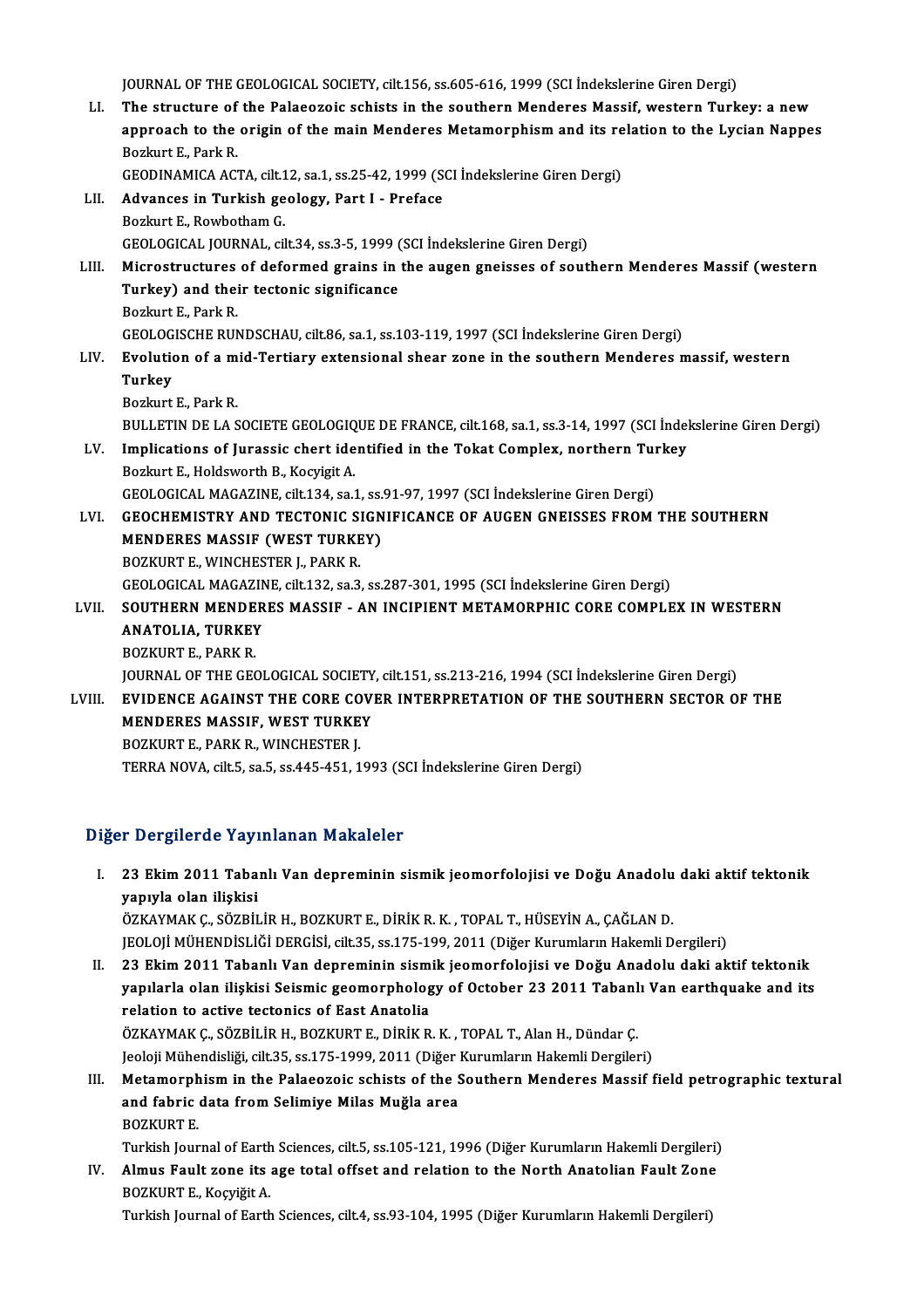- V. Of Solaklı aqueduct tunnel system A case study from the Eastern Black Sea area NE Turkey<br>Vedst D. Tenrak V. TOPAL T. Kogrišit A. POLAVE B. POZKUPT E Of Solaklı aqueduct tunnel system A case study from the Ea<br>Vedat D., Toprak V., TOPAL T., Koçyiğit A., ROJAY F. B. , BOZKURT E.<br>Preseedings of the International Sympesium on the Coelegy of the Of Solaklı aqueduct tunnel system A case study from the Eastern Black Sea area NE Turkey<br>Vedat D., Toprak V., TOPAL T., Koçyiğit A., ROJAY F. B. , BOZKURT E.<br>Proceedings of the International Symposium on the Geology of the Vedat D., Toprak V., TOPAL T., Koçyiğit A., ROJAY F. B. , BOZKURT E.<br>Proceedings of the International Symposium on the Geology of the Black Sea Region, ss.319-327, 1995 (Diğer Kurumların Hakemli Dergileri)
- VI. Stratigraphy and geologic evolution of the Almus Fault zone in Almus Tokat region

Association of Turkish Petroleum Geologists Bulletin, cilt.7, ss.1-16, 1995 (Diğer Kurumların Hakemli Dergileri) VII. Engineering geological evaluation of the Of Solaklı Hydropower Development Project NE Turkey Association of Turkish Petroleum Geologists Bulletin, cilt.7, ss.1-16, 1995 (<br>Engineering geological evaluation of the Of Solaklı Hydropower D<br>DOYURAN V., TOPRAK V., TOPAL T., KOÇYİĞİT A., ROJAY F. B. , BOZKURT E.<br>Bulletin Bulletin of International Association of Engineering Geology, cilt.47, ss.97-107, 1993 (Diğer Kurumların Hakemli<br>Dergileri) DOYURAN<br>Bulletin of<br>Dergileri)<br>Engineeri

Bulletin of International Association of Engineering Geology, cilt.47, ss.97-107, 1993 (Diğer Kurumların Hakemli<br>Dergileri)<br>VIII. Engineering geological evaluation of the Of-Solakli hydropower development project (N.E. Tur Dergileri)<br>Engineering geological evaluation of the Of-Solakli hydropower development project (N.E.<br>Évaluation géotechnique du projet de centrale hydroélectrique d'of-solakli (N.E. Turquie)<br>Peruran V. Tenrek V. TORAL T. KO Évaluation géotechnique du projet de centrale hydroélectrique d'of-solakli (N.E. Turquie)<br>Doyuran V., Toprak V., TOPAL T., KOÇYİĞİT A., ROJAY F. B. , BOZKURT E. Évaluation géotechnique du projet de centrale hydroélectrique d'of-solakli (N.E. Turquie)<br>Doyuran V., Toprak V., TOPAL T., KOÇYİĞİT A., ROJAY F. B. , BOZKURT E.<br>Bulletin of the International Association of Engineering Geol Doyuran V., Toprak V., TOPAL T., KOÇYİĞİT A., ROJAY F. B. , BOZKURT E.<br>Bulletin of the International Association of Engineering Geology - Bulletin de l'Association I<br>Géologie de l'Ingénieur, cilt.47, sa.1, ss.97-107, 1993 Bulletin of the International Association of Engineering Geology - Bulleti<br>Géologie de l'Ingénieur, cilt.47, sa.1, ss.97-107, 1993 (Diğer Kurumların<br>IX. Karakaya Napı içinde yeni bir Karbonifer ve Permiyen bulgusu<br>POZKUPT

Géologie de <mark>:</mark><br>Karakaya N<br>BOZKURT E.<br>MTA Dergiei BOZKURT E.<br>MTA Dergisi, cilt.110, ss.181-188, 1990 (Diğer Kurumların Hakemli Dergileri)

### Kitap & Kitap Bölümleri

Itap & Kitap Bölümleri<br>I. Tectonics and Magmatism in Turkey and the Surrounding Area BOZKURTE.<br>Tectonics and Magmatism in Turkey all<br>BOZKURT E., Winchester J.A., Piper J.D.A. Tectonics and Magmatism in Tui<br>BOZKURT E., Winchester J. A. , Piper<br>Geological Society of London, 2020

# ueological society of London, 2020<br>Hakemli Kongre / Sempozyum Bildiri Kitaplarında Yer Alan Yayınlar

akemli Kongre / Sempozyum Bildiri Kitaplarında Yer Alan Ya<br>I. An Overview of 25 Years in the Menderes Massif, Western Turkey I. An Overview of 25 Years in the Menderes Massif, Western Turkey<br>Bozkurt E.

International Earth Science Colloquium on the Aegean Region - IESCA 2019, İzmir, Türkiye, 7 - 11 Ekim 2019

Bozkurt E.<br>International Earth Science Colloquium on the Aegean Region - IESCA 2019, İzmir, Türkiye, 7 - 11 Ekim 2019<br>II. Reliability of Detrital Zircons in Provenance Studies: A Case From The Menderes Massif, Western<br> Internati<br><mark>Reliabil</mark><br>Turkey Reliability of Detri<br>Turkey<br>Bozkurt E., Gerdes A.<br>An International Sum

**Turkey**<br>Bozkurt E., Gerdes A.<br>An International Symposium on Structural Geology and Global Tectonics, Trabzon, Türkiye, 24 - 26 Nisan 2019, Bozku<br>An Inte<br>ss.1-2<br>Movin IV. An International Symposium on Structural Geology and Global Tectonics, Trabzon, Türkiye, 24 - 26 Nisan 2019,<br>III. Maximum Depositional Age and Tectonic Significance of the Rocks of the Tavşanlı Zone: Evidence<br>from II.

ss.1-2<br>Maximum Depositional Age and Tectonic S<br>from U-Pb Detrital Zircon Geochronology<br>Borluut E. Okay A. L. Gardes A Maximum Depositional Age<br>from U-Pb Detrital Zircon Ge<br>Bozkurt E., Okay A. I. , Gerdes A.<br>72. Coological Congress of Turk

80zkurt E., Okay A. I. , Gerdes A.<br>72. Geological Congress of Turkey, Ankara, Türkiye, 28 Ocak - 01 Şubat 2019, sa.140, ss.440-441

Bozkurt E., Okay A. I. , Gerdes A.<br>72. Geological Congress of Turkey, Ankara, Türkiye, 28 Ocak - 01 Şubat 2019, sa.140, ss.440-441<br>IV. Structural Control on Compartmentalization of Western Anatolian Grabens: Role and S 72. Geological Congress of Turkey, Ankara, Türkiye, 28 Ocak - 0<br>Structural Control on Compartmentalization of Western<br>Strike-slip Faulting in Graben Formation and Evolution<br>Borluut E Structura<br>Strike-slij<br>Bozkurt E.<br>72. Ceeler Strike-slip Faulting in Graben Formation and Evolution<br>Bozkurt E.<br>72. Geological Congress of Turkey, Ankara, Türkiye, 28 Ocak - 01 Şubat 2019, sa.140, ss.35-36<br>Conislameli Tektonik Ortamlanda Transfor Fayları Olusturan Con

Bozkurt E.<br>72. Geological Congress of Turkey, Ankara, Türkiye, 28 Ocak - 01 Şubat 2019, sa.140, ss.35-36<br>7. Genişlemeli Tektonik Ortamlarda Transfer Fayları Oluşturan Gerilme Koşulları: Ters Çözüm<br>Yaklasımı 72. Geologi<br><mark>Genişleme</mark><br>Yaklaşımı<br>TOKAV B Genişlemeli Tektonil<br>Yaklaşımı<br>TOKAY B., BOZKURT E.<br>ATAC 33 Celutayı Can Yaklaşımı<br>TOKAY B., BOZKURT E.<br>ATAG 22. Çalıştayı, Çanakkale, Türkiye, 1 - 03 Kasım 2018, ss.71

VI. Fault Geometry and Kinematics of the Biga Peninsula in Relation to Hydrothermal Systems and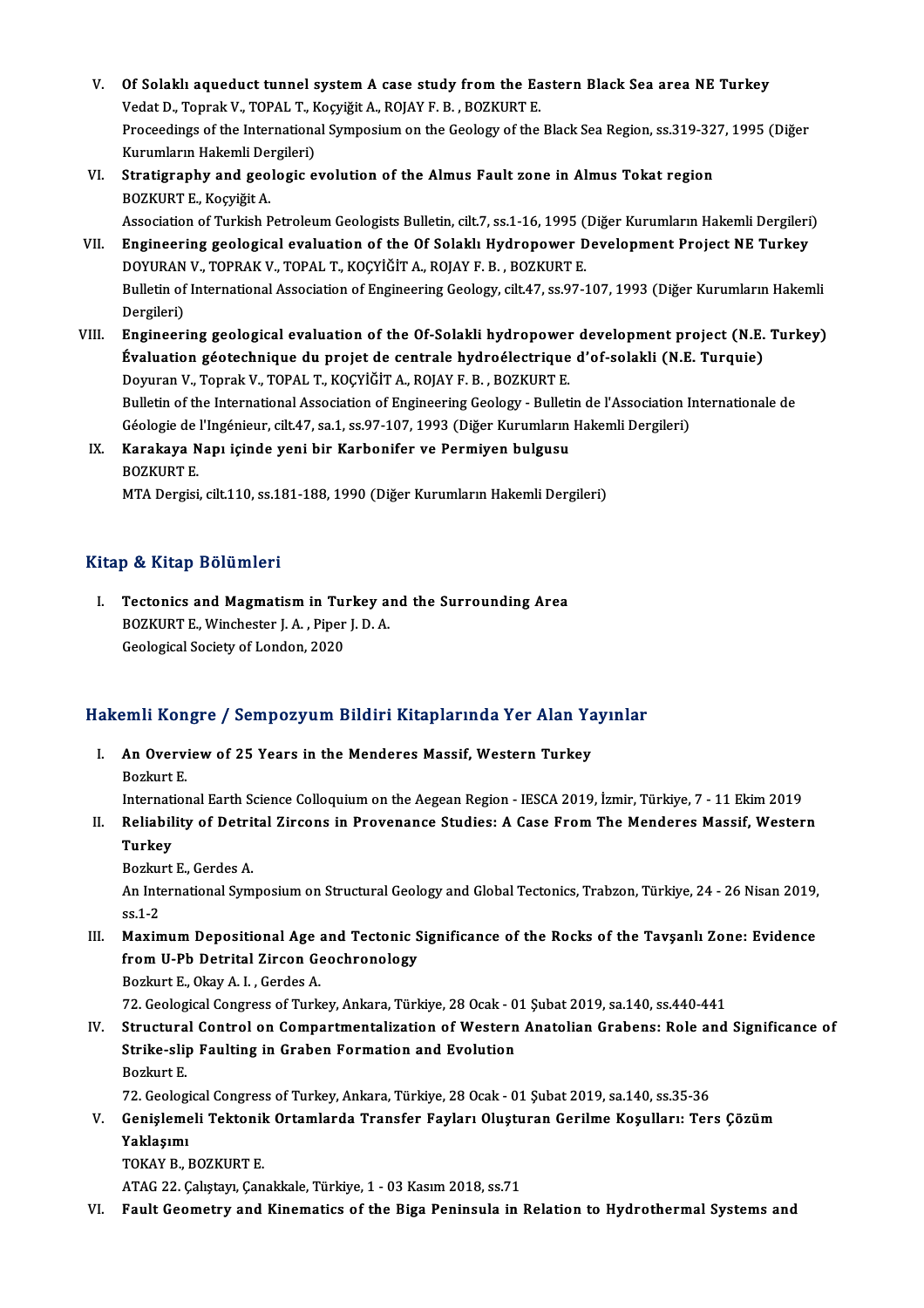## Magmatism-Mineralization<br>Perluut F Magmatis<br>Bozkurt E.<br>EuroMork

Bozkurt E.<br>EuroWorkshop: Epithermal Gold Deposits of Western Anatolia, Turkey, İzmir, Türkiye, 16 - 18 Mayıs 2018

## VI . EASTMED-PALEOTSUNAMI PROJESİ İLKSEL SONUÇLARI: ÖLÜDENİZ LAGÜNÜ (FETHİYE)

EuroWorkshop: Epithermal Gol<br>EASTMED-PALEOTSUNAMI F<br>PALEOTSUNAMİ KAYITLARI<br>AVSAR IL ROZKURT E. TOKAYI PALEOTSUNAMİ KAYITLARI<br>AVŞAR U., BOZKURT E., TOKAY B.

PALEOTSUNAMİ KAYITLARI<br>AVŞAR U., BOZKURT E., TOKAY B.<br>71. Türkiye Jeoloji Kurultayı, 23 - 27 Nisan 2018<br>Proliminary Bosults from Fastmad Balactay

VIII. Preliminary Results from Eastmed-Paleotsunami Project: Paleotsunami Records of Ölüdeniz Lagoon<br>(Fethive) 71. Türkiye<br>Prelimina<br>(Fethiye)<br>AVSAR H (Fethiye)<br>AVŞAR U., BOZKURT E., TOKAY B.<br>71. Türkiye Jeoloji Kurultayı, Ankara, Türkiye, 23 - 27 Nisan 2018<br>MENDERES MASİFİ'NİN SOĞUMA TARİYCESİ. AR AR MİYA

AVŞARU.,BOZKURTE.,TOKAYB.

IX. MENDERES MASİFİ'NIN SOĞUMA TARİHÇESI: AR-AR MIKA YAŞLARININ ÖNEMI<br>Bozkurt E. 71. Türkiye<br>MENDERI<br>Bozkurt E.<br>71. Türkiye

71.Türkiye JeolojiKurultayı,Ankara,Türkiye,23 -28Nisan2018, ss.105-106

Bozkurt E.<br>71. Türkiye Jeoloji Kurultayı, Ankara, Türkiye, 23 - 28 Nisan 2018, ss.105-106<br>X. Menderes Masifi Metasedimenter Kayalarının Çökelme Yaşı ve Kırıntı Kaynağının Zirkon<br>Jeokropelejisi ile Görümlenmesi ve Bunun Tet 71. Türkiye Jeoloji Kurultayı, Ankara, Türkiye, 23 - 28 Nisan 2018, ss.105-106<br>Menderes Masifi Metasedimenter Kayalarının Çökelme Yaşı ve Kırıntı Kaynağı<br>Jeokronolojisi ile Çözümlenmesi ve Bunun Tetis Evrimindeki Anlam ve Menderes Masifi Met<br>Jeokronolojisi ile Çö<br>BOZKURT E., Gerdes A.<br>71. Türkiye Jeoloji Kur Jeokronolojisi ile Çözümlenmesi ve Bunun Tetis Evrimindeki Anlam ve Önemi<br>BOZKURT E., Gerdes A.<br>71. Türkiye Jeoloji Kurultayı, 23 - 27 Nisan 2018

BOZKURT E., Gerdes A.<br>71. Türkiye Jeoloji Kurultayı, 23 - 27 Nisan 2018<br>XI. AFYON ZONU ÖRTÜ KAYALARININ MAKSİMUM ÇÖKELME YAŞI VE TEKTONİK ÖNEMİ: U-PB KIRINTILI<br>7İRKON JEOKRONOLOJİSİ VERİLERİ 71. Türkiye Jeoloji Kurultayı, 23 - 27 Nisa<br>AFYON ZONU ÖRTÜ KAYALARININ N<br>ZİRKON JEOKRONOLOJİSİ VERİLERİ<br>Berluut E **AFYON ZO<br>ZİRKON J<br>Bozkurt E.<br>71 Türkiy** 2İRKON JEOKRONOLOJİSİ VERİLERİ<br>Bozkurt E.<br>71. Türkiye Jeoloji Kurultayı, Ankara, Türkiye, 23 - 28 Nisan 2018, ss.115-118

Bozkurt E.<br>71. Türkiye Jeoloji Kurultayı, Ankara, Türkiye, 23 - 28 Nisan 2018, ss.115-118<br>XII. MENDERES MASİFİ METASEDİMENTER KAYALARININ ÇÖKELME YAŞI VE KIRINTI KAYNAĞININ<br>7İPKON JEOKRONOLOJİSİ İLE GÖZÜMLENMESİ VE RIN 71. Türkiye Jeoloji Kurultayı, Ankara, Türkiye, 23 - 28 Nisan 2018, ss.115-118<br>MENDERES MASİFİ METASEDİMENTER KAYALARININ ÇÖKELME YAŞI VE KIRINTI KAYNAĞININ<br>ZİRKON JEOKRONOLOJİSİ İLE ÇÖZÜMLENMESİ VE BUNUN TETİS EVRİMİNDEKİ MENDERI<br>ZİRKON J<br>Bozkurt E.<br>71. Türkiy ZİRKON JEOKRONOLOJİSİ İLE ÇÖZÜMLENMESİ VE BUNUN TETİS EV<br>Bozkurt E.<br>71. Türkiye Jeoloji Kurultayı, Ankara, Türkiye, 23 - 27 Nisan 2018, ss.32-34<br>EASTMED RALEOTSUNAMI RROIESİ İLKSEL SONUCLARI: ÖLÜDENİ?

## XI I. EASTMED-PALEOTSUNAMI PROJESİ İLKSEL SONUÇLARI: ÖLÜDENİZ LAGÜNÜ (FETHİYE) 71. Türkiye Jeoloji Kurultayı, Ankara, Türkiye, 23 - 27 Nisan 2018, ss.32-34<br>EASTMED-PALEOTSUNAMI PROJESİ İLKSEL SONUÇLARI: ÖLÜDENİ?<br>PALEOTSUNAMİ KAYITLARI<br>Bozkurt E. EASTMED<br>PALEOTS<br>Bozkurt E.<br>71. Türkur PALEOTSUNAMİ KAYITLARI<br>Bozkurt E.<br>71. Türkiye Jeoloji Kurultayı, Ankara, Türkiye, 23 - 28 Nisan 2018, ss.220-221<br>Sedimentany Pelectsunami Besards from the Lassens alons the Seut

Bozkurt E.<br>71. Türkiye Jeoloji Kurultayı, Ankara, Türkiye, 23 - 28 Nisan 2018, ss.220-221<br>XIV. Sedimentary Paleotsunami Records from the Lagoons along the Southern Coasts of Turkey<br>AVSAR U. POZKURT E. TOKAY P. 71. Türkiye Jeoloji Kurultayı, Anka<br>Sedimentary Paleotsunami Re<br>AVŞAR U., BOZKURT E., TOKAY B.<br>ECU 2019. Viyana, Ayyatıyıya. 8 Sedimentary Paleotsunami Records from th<br>AVŞAR U., BOZKURT E., TOKAY B.<br>EGU 2018, Viyana, Avusturya, 8 - 13 Nisan 2018<br>Testonis and thermal evolution of a Metam

## AVŞAR U., BOZKURT E., TOKAY B.<br>EGU 2018, Viyana, Avusturya, 8 - 13 Nisan 2018<br>XV. Tectonic and thermal evolution of a Metamorphic Core Complex: the Menderes Massif (Western<br>Turkey) EGU 2018, Viyana, Avusturya, 8 - 13 Nisan 2018<br>Tectonic and thermal evolution of a Metam<br>Turkey)<br>Bozkurt E. Tectonic<br>Turkey)<br>Bozkurt E.<br>ECU Cener

EGU General Assembly 2018, Vienna, Avusturya, 8 - 13 Nisan 2018

## Bozkurt E.<br>EGU General Assembly 2018, Vienna, Avusturya, 8 - 13 Nisan 2018<br>XVI. Subduction dynamics beneath Anatolia: tectonic, metamorphic and thermal consequences on the<br>Assess (Anatolian transition gang EGU General Assembly 2018, Vienna, A<br>Subduction dynamics beneath Ana<br>Aegean/Anatolian transition zone<br>Perluut E Subductic<br>Aegean/A<br>Bozkurt E.<br>ECU Coner Aegean/Anatolian transition zone<br>Bozkurt E.<br>EGU General Assembly 2018, Vienna, Avusturya, 8 - 13 Nisan 2018<br>Fault Hydrothermal Fluid Pelationshins in Grabens

Bozkurt E.<br>EGU General Assembly 2018, Vienna, Avusturya, 8 - 13 Nis<br>XVII. Fault-Hydrothermal Fluid Relationships in Grabens<br>TOKAY B., BOZKURT E. EGU General Assembly<br>Fault-Hydrothermal<br>TOKAY B., BOZKURT E.<br>Ath Coothermal Bosovy

4thGeothermalResources andNaturalMineralWaters Symposium,Afyon,Türkiye,21 -24 Şubat2018

## TOKAY B., BOZKURT E.<br>4th Geothermal Resources and Natural Mineral Waters Symposium, Afyon, Türkiye, 21 - 24 Şubat 2018<br>XVIII. U-Pb Dating of Detrital Zircons from the Southern Menderes Massif in Western Turkey: Constraints 4th Geothermal Resources and Natural Mineral<br>U-Pb Dating of Detrital Zircons from the S<br>for the Age and Provenance of Menderes<br>POZKUPT F for the Age and Provenance of Menderes<br>BOZKURT E. for the Age and Provenance of Menderes<br>BOZKURT E.<br>Constraints on Archean Tectonic Style andField Workshop on Archean Mélange and Superimposed<br>Testanomesmatic Events in the Zanbuans Complex, North Chine Creten, 14, 21 Exlil

BOZKURT E.<br>Constraints on Archean Tectonic Style andField Workshop on Archean Mélange and Superin<br>Tectonomagmatic Events in the Zanhuang Complex, North China Craton, 14 - 21 Eylül 2017<br>RATI ANADOLII'DA CENISLEME TEKTONIZMA Tectonomagmatic Events in the Zanhuang Complex, North China Craton, 14 - 21 Eylül 2017

XIX. BATI ANADOLU'DA GENİŞLEME TEKTONİZMANIN YAŞI,KÖKENİ VE EVRİMİ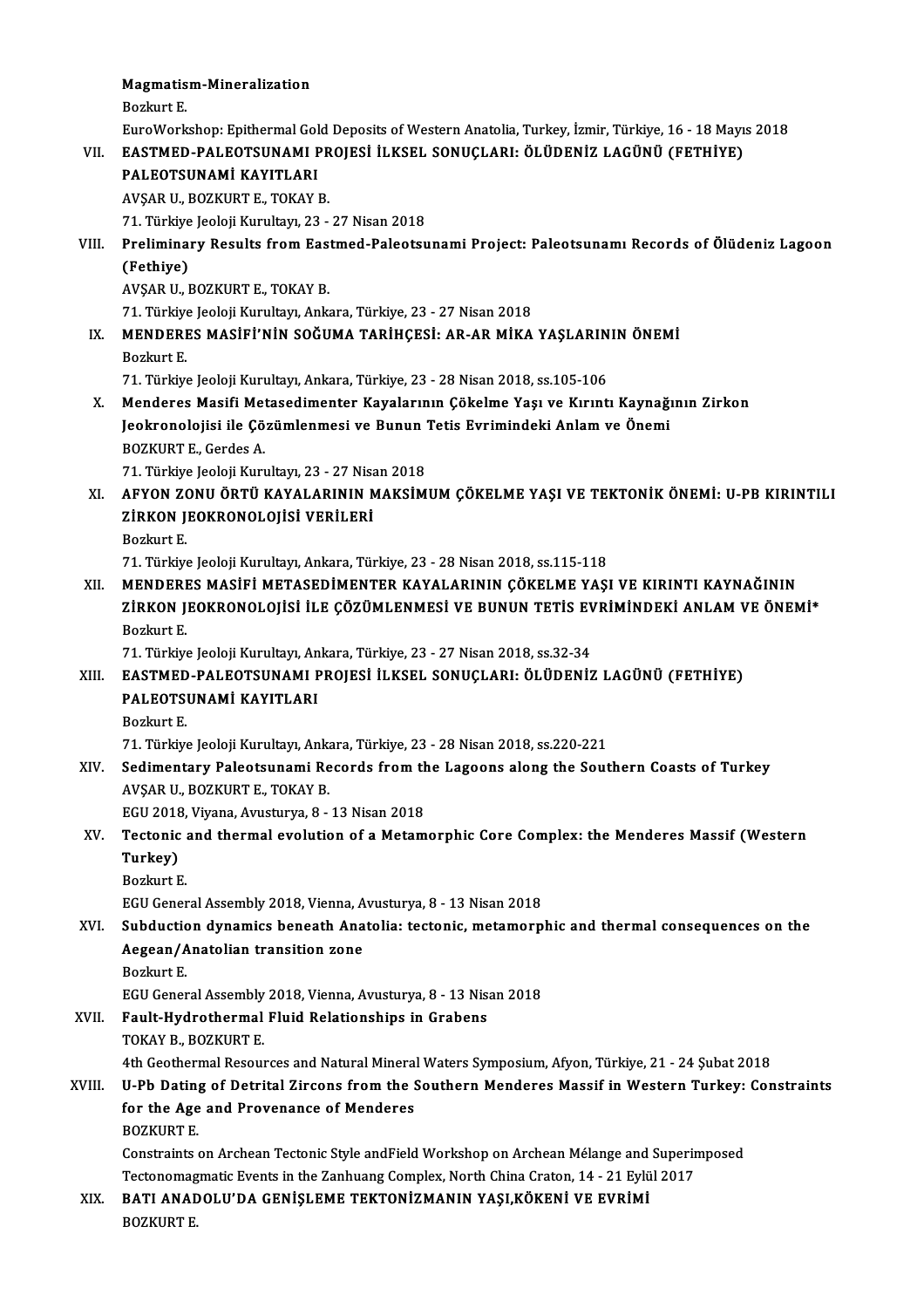Çukurova Üniversitesi Jeoloji Mühendisliği Bölümü Uluslararası Katılımlı 40. Yıl, 3 - 06 Mayıs 2017<br>Cünev Fae ve Lavant denizlerinde bir pelestsunemi kronolajisine değmu FASTMED PA XX. Güney Ege ve Levant denizlerinde bir paleotsunami kronolojisine doğru: EASTMED PALEOTSUNAMI Cukurov<br>Güney l<br>Projesi AVŞARU.,BOZKURTE.,AVŞARÖ.,TOKAYB. Projesi<br>AVŞAR U., BOZKURT E., AVŞAR Ö., TOKAY B.<br>Aktif Tektonik Araştırma Grubu (ATAG) 20, Türkiye, 13 - 15 Ekim 2016<br>Towards a palastsunami shranalagu in the southern Asgean an AVŞAR U., BOZKURT E., AVŞAR Ö., TOKAY B.<br>Aktif Tektonik Araştırma Grubu (ATAG) 20, Türkiye, 13 - 15 Ekim 2016<br>XXI. Towards a paleotsunami chronology in the southern Aegean and Levantine seas, Eastern<br>Mediterranean: EAS Aktif Tektonik Araştırma Grubu (ATAG) 20, Türk<br>Towards a paleotsunami chronology in the<br>Mediterranean: EASTMED-PALEOTSUNAMI<br>AVSAR IL ROZKURT E AVSARÖ TOKAY R Towards a paleotsunami chronology in<br>Mediterranean: EASTMED-PALEOTSUN<br>AVŞAR U., BOZKURT E., AVŞAR Ö., TOKAY B.<br>20. Aktif Tektonik Arastırma Crubu Cekstavı Mediterranean: EASTMED-PALEOTSUNAMI<br>AVŞAR U., BOZKURT E., AVŞAR Ö., TOKAY B.<br>20. Aktif Tektonik Araştırma Grubu Çalıştayı, Denizli, Türkiye, 13 - 15 Ekim 2016<br>Mismatitas Granitas and Gare Gampley Fermation Examples from th AVŞAR U., BOZKURT E., AVŞAR Ö., TOKAY B.<br>20. Aktif Tektonik Araştırma Grubu Çalıştayı, Denizli, Türkiye, 13 - 15 Ekim 2016<br>XXII. Migmatites Granites and Core Complex Formation Examples from the Menderes Massif Western<br> 20. Aktif<br><mark>Migmati</mark><br>Turkey<br>POZKUP Migmatites<br>Turkey<br>BOZKURT E.<br><sup>7th Coocher</sup> Turkey<br>BOZKURT E.<br>7th Geochemistry Symposium, 16 - 18 Mayıs 2016 BOZKURT E.<br>7th Geochemistry Symposium, 16 - 18 Mayıs 2016<br>XXIII. MENDERES MASİFİ NDE AR AR MİKA YAŞLARI VETEKTONİK ÖNEMLERİ<br>ROZKURT E. Buffat C 7th Geochemistry Sym<br>**MENDERES MASIFI**<br>BOZKURT E., Ruffet G.<br>60. Türkiye koloji Kur MENDERES MASİFİ NDE AR AR MİKA YAŞLARI VETEKT<br>BOZKURT E., Ruffet G.<br>69. Türkiye Jeoloji Kurultayı, Ankara, Türkiye, 11 Nisan 2016<br>AEVON ZONU ÖRTÜ RİRİMI ERİNİN YASI VE TEKTONİK BOZKURT E., Ruffet G.<br>69. Türkiye Jeoloji Kurultayı, Ankara, Türkiye, 11 Nisan 2016<br>XXIV. AFYON ZONU ÖRTÜ BİRİMLERİNİN YAŞI VE TEKTONİKÖNEMİ U Pb KIRINTILI ZİRKON<br>IEOKRONOLOJİSİ 69. Türkiye Jeoloji Kurultayı, Ankara, Türkiye, 11 Nisan 2016<br>AFYON ZONU ÖRTÜ BİRİMLERİNİN YAŞI VE TEKTONİK<br>JEOKRONOLOJİSİ<br>BOZKURT E., Gerdes A. AFYON ZONU ÖRTÜ 1<br>JEOKRONOLOJİSİ<br>BOZKURT E., Gerdes A.<br>60 Türkiye leeleji Kur JEOKRONOLOJİSİ<br>BOZKURT E., Gerdes A.<br>69. Türkiye Jeoloji Kurultayı, Türkiye, 11 Ocak - 15 Nisan 2016<br>Petr Türkiye deki Jeotarmal Sistemlerin Yanısal Kantralı XXV. Batı Türkiye deki Jeotermal Sistemlerin Yapısal Kontrolü 69. Türkiye J<br><mark>Batı Türkiy</mark><br>BOZKURT E.<br>III Jecterme. Batı Türkiye deki Jeotermal Sistemlerin Yapısal Kontrolü<br>BOZKURT E.<br>III. Jeotermal Kaynaklar Sempozyumu ve Sergisi, Türkiye, 4 - 06 Kasım 2015<br>Mismatites te Cranites and Their Intimatite Belationshin with the Er BOZKURT E.<br>III. Jeotermal Kaynaklar Sempozyumu ve Sergisi, Türkiye, 4 - 06 Kasım 2015<br>XXVI. Migmatites to Granites and Their Intimatite Relationship with the Extensional Tectonics Evidence<br>from U.Ph and Ar Ar Cooshronology III. Jeotermal Kaynaklar Sempozyumu ve S<br>Migmatites to Granites and Their Inti<br>from U Pb and Ar Ar Geochronology<br>POZKUPT F Migmatites<br>from U Pb<br>BOZKURT E.<br>`EROM MELT from U Pb and Ar Ar Geochronology<br>BOZKURT E.<br>`FROM MELT TO IGNEOUS ROCK: AN INTERNATIONAL WORDSHOP ON THE PETROLOGY AND PETROGENESIS OF IGNEOUSROCKS`,14 -16Ekim2015 TROM MELT TO IGNEOUS ROCK: AN INTERNATIONAL WORDSHOP ON THE PETROLOGY AND PETROGENESIS<br>IGNEOUS ROCKS`, 14 - 16 Ekim 2015<br>XXVII. Temporal and Spatial Relationship between migmatization magmatism and extensional tectonics<br>RO IGNEOUS RO<br>Temporal a<br>BOZKURT E.<br>Internatione Temporal and Spatial Relationship between migmatization magmatism and extensional tect<br>BOZKURT E.<br>International Symposium on New Theories and Approaches to Global TectonicsandField Workshop on<br>International Collaborative B BOZKURT E.<br>International Symposium on New Theories and Approaches to Global TectonicsandField Workshop on<br>International Collaborative Research on the Northern Margin of the Yangtze Craton, Wuhan, Çin, 1 - 04 Haziran<br>2015 Intern<br>Intern<br>2015<br>Pales 2015<br>XXVIII. Paleoseismology of Kütahya Fault Zone ŞuleG.,AKTÜRKÖ.,BOZKURTE. Türkiye Jeoloji Kurultayı, Türkiye, 6 - 10 Nisan 2015 XXIX. CRYSTALLIZATION AND COOLING OF SİMAV MIGMATITES AND THEIR TECTONIC SIGNIFICANCE Türkiye Jeoloji Kurultayı, Türkiye, 6 - 10 Nisan 2015<br>CRYSTALLIZATION AND COOLING OF SİMAV MIGMA<br>EVIDENCE FROM U Pb and Ar Ar GEOCHRONOLOGY<br>POZKUPT E. Cordes A. Gilles P CRYSTALLIZATION AND COC<br>EVIDENCE FROM U Pb and A<br>BOZKURT E., Gerdes A., Gilles R.<br>69. Türkiye Jooloji Kurultan Tür EVIDENCE FROM U Pb and Ar Ar GEOCHRONOLOG<br>BOZKURT E., Gerdes A., Gilles R.<br>68. Türkiye Jeoloji Kurultayı, Türkiye, 6 - 10 Nisan 2015<br>SYNOROCENIC FOCENE I FIICOCRANITE MACMATI BOZKURT E., Gerdes A., Gilles R.<br>68. Türkiye Jeoloji Kurultayı, Türkiye, 6 - 10 Nisan 2015<br>XXX. SYNOROGENIC EOCENE LEUCOGRANITE MAGMATISM IN THE SOUTHERN MENDERES MASSIF AND ITS<br>TECTONIC SICNIEICANCE 68. Türkiye Jeoloji Kurultayı, '<br>SYNOROGENIC EOCENE LE<br>TECTONIC SIGNIFICANCE<br>POZKUPT E. Gillee B. Quenti: SYNOROGENIC EOCENE LEUCO<br>TECTONIC SIGNIFICANCE<br>BOZKURT E., Gilles R., Quentin G C.<br>69. Türkiye leoleji Kurukova Türki 11 TECTONIC SIGNIFICANCE<br>1982 - BOZKURT E., Gilles R., Quentin G C.<br>68. Türkiye Jeoloji Kurultayı, Türkiye, 6 - 10 Nisan BOZKURT E., Gilles R., Quentin G C.<br>68. Türkiye Jeoloji Kurultayı, Türkiye, 6 - 10 Nisan 2015<br>XXXI. NAF Experiment Seismic Anisotropy Beneath Northern Anatolia From Shear Wave Splitting<br>Pirvel G P., Zandt G. Bock S. J., Ga 68. Türkiye Jeoloji Kurultayı, Türkiye, 6 - 10 Nisan 2015<br>NAF Experiment Seismic Anisotropy Beneath Northern Anatolia From Shear Wave Splitting<br>Biryol C. B. , Zandt G., Beck S. L. , Gans C. R. , ÖZACAR A. A. , Tok H., KOÇY Biryol C. B. , Zandt G., Beck S. L. , Gans C. R. , ÖZACAR A. A. , Tok H., KOÇYİĞİT A., BOZKURT E., TAYMAZ T.<br>American Geophysical Union (AGU) 2008 Fall Meeting, San-Francisco, Kostarika, 15 - 19 Aralık 2008, cilt.89 Biryol C. B., Zandt G., Beck S. L., Gans C. R., ÖZACAR A. A., Tok H., KOÇYİĞİT A., BOZKURT E., TA<br>American Geophysical Union (AGU) 2008 Fall Meeting, San-Francisco, Kostarika, 15 - 19 Aralık<br>XXXII. Engineering geological I American Geophysical Union (AGU) 2008 Fall Meeting, San-Francisco, Kostarika, 15 - 19 Aralık<br>Engineering geological Investigation of the Demirtas Settlement Area Bursa Turkey<br>DOYURAN v., KARAHANOĞLU N., BOZKURT E., TOPAL T Engineering geological Investigation of the Demirtaş Settlement Area Bursa Turkey<br>DOYURAN v., KARAHANOĞLU N., BOZKURT E., TOPAL T., ROJAY F. B. , ARCASOY A., SÜZEN M. L.<br>Engineering Geology for Developing Countries - Proce DO)<br>Eng<br>438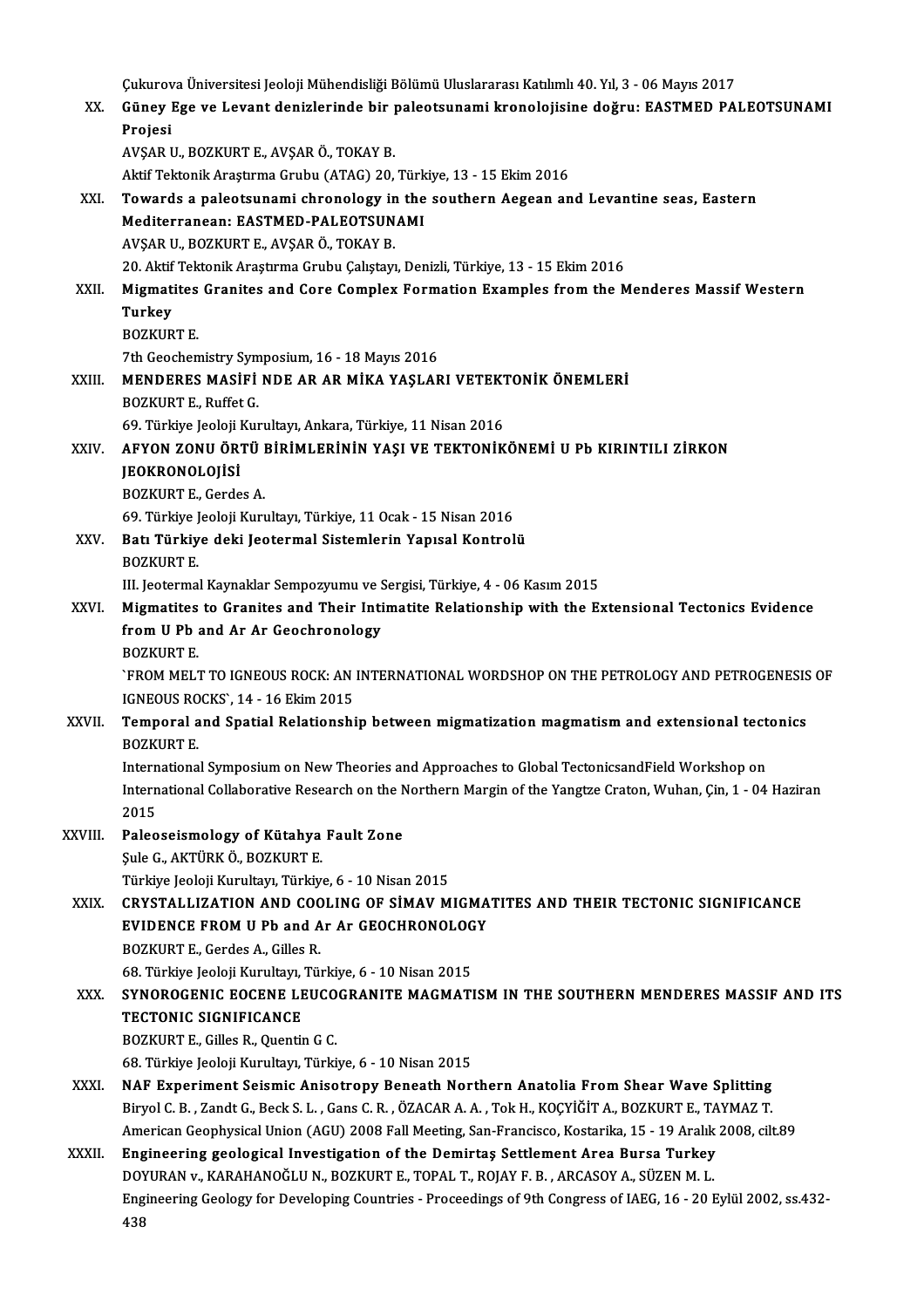XXXIII. Neotectonic Frame of Turkey a Special Emphasis on the 17 August 1999 Gölcük Arifiye Earthquake<br>NE Mermare Turkey Neotectonic Frame o<br>NE Marmara Turkey<br><sup>VOCVIČIT A - POZVIDT</sub></sup> Neotectonic Frame of Turkey a Special Emphasis on t<br>NE Marmara Turkey<br>KOÇYİĞİT A., BOZKURT E., Cihan M., ÖZACAR A. A. , Teksöz B.<br>International Conference en Forthouelre Harend and Biek in .

KOCYİĞİT A., BOZKURT E., Cihan M., ÖZACAR A. A., Teksöz B.

NE Marmara Turkey<br>KOÇYİĞİT A., BOZKURT E., Cihan M., ÖZACAR A. A. , Teksöz B.<br>International Conference on Earthquake Hazard and Risk in the Mediterranean Region, Lefkoşa, Kıbrıs (Kktc), 18<br>22 Ekim 1999, ss.1-12

### Desteklenen Projeler

Desteklenen Projeler<br>Bozkurt E., Eyüboğlu Y., Whitnet D., TÜBİTAK Projesi, Doğu Karadeniz Dağ Kuşağı Amfibolitlerinin Kökeni ve Jeodinamik<br>Evrimi, 2018, ...2021 Bozkurt E., Eyüboğlu<br>Bozkurt E., Eyüboğlu<br>Evrimi, 2018 - 2021<br>Bozkurt E. Kuela: T. I Bozkurt E., Eyüboğlu Y., Whitnet D., TÜBİTAK Projesi, Doğu Karadeniz Dağ Kuşağı Amfibolitlerinin Kökeni ve Jeodinamik<br>Evrimi, 2018 - 2021<br>Bozkurt E., Kusky T. M. , Wang L., Diğer Ülkelerdeki Kamu Kurumları Tarafından Deste

Evrimi, 2018 - 2021<br>Bozkurt E., Kusky T. M. , Wang L., Diğer Ülkelerdeki Kamu Kurumları Tarafındaı<br>Formation of New Plate Boundaries During Continental Collision, 2018 - 2021<br>Bozkurt E. Diğer Ülkelerden Üniversiteler Taraf Bozkurt E., Kusky T. M. , Wang L., Diğer Ülkelerdeki Kamu Kurumları Tarafından Desteklenmiş Proje, Lateral Esca<br>Formation of New Plate Boundaries During Continental Collision, 2018 - 2021<br>Bozkurt E., Diğer Ülkelerden Ünive

Formation of New Plate Boundaries During Continental Collision, 2018 - 2021<br>Bozkurt E., Diğer Ülkelerden Üniversiteler Tarafından Desteklenmiş Proje, Age and Provenance of the Menderes<br>Metasediments in Western Anatolia: In Bozkurt E., Diğer Ülkelerden Üniversiteler Tarafından Desteklenmiş Proje, Age and Provenance of the Menderes<br>Metasediments in Western Anatolia: Insights into the Tethyan Evolution. China University of Geosciences, 2018 - 2 Metasediments in Western<br>BOZKURT E., Desteklenmiş<br>Tiran (GAST), 2017 - 2020<br>BOZKURT E., DEVECİ ARAL BOZKURT E., Desteklenmiş Diğer Projeler, Interdisciplinary Earthquake Hazard Research in Gulf of Aqaba and Strait of<br>Tiran (GAST), 2017 - 2020<br>BOZKURT E., DEVECİ ARAL Z., TOKAY B., Yükseköğretim Kurumları Destekli Proje, E

Tiran (GAST), 2017 - 2020<br>BOZKURT E., DEVECİ ARAL Z., TOKAY B., Yükseköğretin<br>Deformasyonu ve Cevherleşmeyle İlişkisi, 2017 - 2019<br>Bozluyt E. UEUK 2020 Prejesi Tevranda a pelestsunem BOZKURT E., DEVECİ ARAL Z., TOKAY B., Yükseköğretim Kurumları Destekli Proje, Eybek Graniti'nin (Biga Yarımadası)<br>Deformasyonu ve Cevherleşmeyle İlişkisi, 2017 - 2019<br>Bozkurt E., UFUK 2020 Projesi, Towards a paleotsunami c

Deformasyonu ve Cevherleşmeyle İlişkisi, 2017 - 2019<br>Bozkurt E., UFUK 2020 Projesi, Towards a paleotsunami chronology in the southern Aegean and Levantine seas Eastern<br>Mediterranean, 2016 - 2018 Bozkurt E., UFUK 2020 Projesi, Towards a paleotsunami chronology in the southern Aegean and Levantine seas Eastern<br>Mediterranean, 2016 - 2018<br>BOZKURT E., Yükseköğretim Kurumları Destekli Proje, GENİŞLEMELİ TEKTONİK REJİMLE

Mediterranean, 2016 - 2018<br>BOZKURT E., Yükseköğretim Kurumları Destekli Proje, GENİŞLEMELİ TF<br>ROLÜ VE ÖNEMİ: 3B SAYISAL MODELLEME İLE ANLAMA, 2017 - 2017<br>BOZKUPT E. Yükseköğretim Kurumları Destekli Proje, OBOJEN SONPAS BOZKURT E., Yükseköğretim Kurumları Destekli Proje, GENİŞLEMELİ TEKTONİK REJİMLERDE YANAL ATIMLI FAYI<br>ROLÜ VE ÖNEMİ: 3B SAYISAL MODELLEME İLE ANLAMA, 2017 - 2017<br>BOZKURT E., Yükseköğretim Kurumları Destekli Proje, OROJEN S

ROLÜ VE ÖNEMİ: 3B SAYISAL MODELLEME İLE ANLAMA, 2017 - 2017<br>BOZKURT E., Yükseköğretim Kurumları Destekli Proje, OROJEN SONRASI BÖLGELERDE GELİŞEN MÜLONİTLEŞME,<br>MAGNETİZMA,MİNERALİZASYON VE YÜZEYLENME SÜREÇLERİNİN BİRBİRLER BOZKURT E., Yükseköğretim Kurumları Destekli Proje, OROJEN SONRASI BÖLGELERDE GELİŞEN MÜLONİTLEŞME, MAGNETİZMA,MİNERALİZASYON VE YÜZEYLENME SÜREÇLERİNİN BİRBİRLERİYLE OLAN ZAMANSAL VE MEKANSAL<br>İLİŞKİSİ: BİR ÖRNEK OLARAK BİGA YARIMADASI, 2017 - 2017<br>BOZKURT E., DEVECİ ARAL Z., TOKAY B., Yükseköğretim Kurumları Destekli Pr

İLİŞKİSİ: BİR ÖRNEK OLARAK BİGA Y<br>BOZKURT E., DEVECİ ARAL Z., TOKAY<br>Yaşı ve Tektonik Önemi, 2016 - 2017<br>BOZKURT E. Vülveltöğretim Kurumla BOZKURT E., DEVECİ ARAL Z., TOKAY B., Yükseköğretim Kurumları Destekli Proje, Batı Türkiye'de Kozak Plütonu'nun<br>Yaşı ve Tektonik Önemi, 2016 - 2017<br>BOZKURT E., Yükseköğretim Kurumları Destekli Proje, FEN BİLİMLERİ ENSTİTÜS

Yaşı ve Tektonik Önemi, 2016 - 2017<br>BOZKURT E., Yükseköğretim Kurumları Destekli Proje, FEN BİLİMLERİ ENSTİTÜSÜ/LİSANSÜSTÜ TEZ PROJESİ, 2014 -<br>2014 BOZKURT E., Yükseköğretim Kurumları Destekli Proje, FEN BİLİMLERİ ENSTİTÜSÜ/LİSANSÜSTÜ TEZ PROJESİ, 2014 -<br>2014<br>BOZKURT E., ÇİÇEK C., Yükseköğretim Kurumları Destekli Proje, FIAs (FOLIASYON ARAKESİT EKSENLERİ) YÖNTEMİNİN<br>M

2014<br>BOZKURT E., ÇİÇEK C., Yükseköğretim Kurumları Destekli Proje, FIAs (FOLIA<br>MENDERES MASİFİ'NDE ( MİLAS VE CİVARI ) UYGULANMASI, 2013 - 2013<br>BOZKURT E. Vülseköğretim Kurumları Destekli Preja Tut (odusman) Bölge BOZKURT E., ÇİÇEK C., Yükseköğretim Kurumları Destekli Proje, FIAs (FOLIASYON ARAKESİT EKSENLERİ) YÖ<br>MENDERES MASİFİ'NDE ( MİLAS VE CİVARI ) UYGULANMASI, 2013 - 2013<br>BOZKURT E., Yükseköğretim Kurumları Destekli Proje, Tut

MENDERES MASİFİ'NDE ( MİLAS VE CİVARI ) UYGULANMASI, 2013 - 2013<br>BOZKURT E., Yükseköğretim Kurumları Destekli Proje, Tut (adıyaman) Bölgesinde Yüzeyleyen Alt Paleozoyik<br>Sedimanlarının Kalıntı Zirkonlarında U-Pb Ve Hf İzoto BOZKURT E., Yükseköğretim Kurı<br>Sedimanlarının Kalıntı Zirkonlarıı<br>Evrimindeki Önemi, 2011 - 2013

# Evrimindeki Önemi, 2011 - 2013<br>Bilimsel Dergilerdeki Faaliyetler

Turkish Journal Of Earth Sciences, Editör, 2019 - Devam Ediyor Geological Society Of America Bulletin, Editör, 2017 - Devam Ediyor Turkish Journal Of Earth Sciences, Editör, 2019 - Devam Ediyor<br>Geological Society Of America Bulletin, Editör, 2017 - Devam Ediyor<br>Maden Tetkik ve Arama Dergisi, Editörler Kurulu Üyesi, 2009 - Devam Ediyor<br>Ceologisa Balsan Geological Society Of America Bulletin, Editör, 2017 - Devam Ediyor<br>Maden Tetkik ve Arama Dergisi, Editörler Kurulu Üyesi, 2009 - Dev<br>Geologica Balcanica , Editörler Kurulu Üyesi, 2009 - Devam Ediyor<br>Türkiye Jooloji Bülton Maden Tetkik ve Arama Dergisi, Editörler Kurulu Üyesi, 2009 - Devan<br>Geologica Balcanica , Editörler Kurulu Üyesi, 2009 - Devam Ediyor<br>Türkiye Jeoloji Bülteni, Editörler Kurulu Üyesi, 2004 - Devam Ediyor<br>Journal Of The Ceol Geologica Balcanica , Editörler Kurulu Üyesi, 2009 - Devam Ediyor<br>Türkiye Jeoloji Bülteni, Editörler Kurulu Üyesi, 2004 - Devam Ediyor<br>Journal Of The Geological Society, Editör, 2009 - 2016 Türkiye Jeoloji Bülteni, Editörler Kurulu Üyesi, 2004 - D<br>Journal Of The Geological Society, Editör, 2009 - 2016<br>Geodinamica Acta, Editörler Kurulu Üyesi, 2004 - 2012<br>Turkish Journal Of Farth Ssianses, Bas Editör, 1990 - 2 Journal Of The Geological Society, Editör, 2009 - 2016<br>Geodinamica Acta, Editörler Kurulu Üyesi, 2004 - 2012<br>Turkish Journal Of Earth Sciences, Baş Editör, 1999 - 2012<br>Ceologisal Society Of America Pullatin, Editör, 2007, Geodinamica Acta, Editörler Kurulu Üyesi, 2004 - 2012<br>Turkish Journal Of Earth Sciences, Baş Editör, 1999 - 2012<br>Geological Society Of America Bulletin, Editör, 2007 - 2009 Geological Society Of America Bulletin, Editör, 2007 - 2009<br>Bilimsel Kuruluşlardaki Üyelikler / Görevler